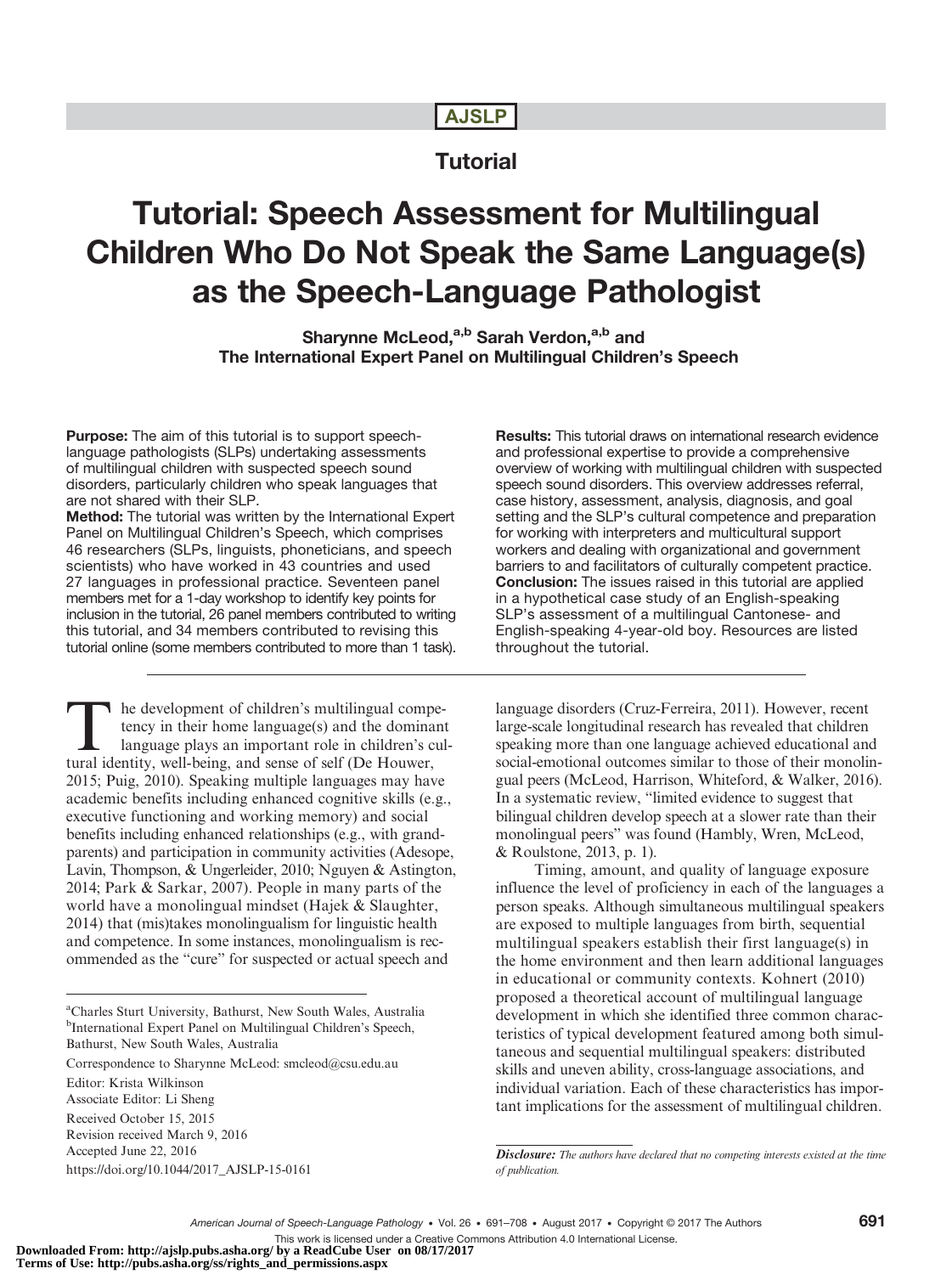The common pattern of distributed skills and uneven ability is manifested by varying levels of proficiency in each of the child's languages. Language dominance is not a static construct and may vary depending on age, speaking partners, speaking contexts, and opportunities to develop certain skills in each language. Thus, an assessment of each language may show different strengths in particular language domains distributed unevenly across the languages (Kohnert & Bates, 2002), emphasizing the need to regularly assess all languages to gain an accurate picture of language capacities.

Cross-language associations among multilingual children are commonly known as cross-linguistic transfer. These effects can occur at the phonological, lexical–semantic, and morphosyntactic levels of language. Transfer effects between languages can be positive (facilitating language performance) or negative (impeding language performance), with the extent of transfer depending on how similar the languages are (Döpke, 2000). Transfer effects reveal that multiple languages are mediated through a central language processing mechanism even when they are functionally independent (Blumenfeld & Marian, 2009). The cognitive interaction of languages within this mechanism explains why the languages of multilingual speakers are impacted when speech sound disorders (SSD) and/or language impairment is present.

Considerable individual variation in multilingual language acquisition and skill development is due to linguistic, personal, and environmental factors. Thus, group norms for multilingual development are difficult to establish even when groups are tightly defined and may appear to be homogeneous (Pham & Kohnert, 2010). Therefore, the best practice for assessing multilingual children requires multiple measures to assess all languages at multiple points in time (Kohnert, 2013).

## Tutorial Overview and Aims

This tutorial provides guidance for speech-language pathologists (SLPs) assessing children's speech, particularly to differentiate children with  $SSD<sup>1</sup>$  from those with speech differences. $<sup>2</sup>$  The overarching aim of this tutorial is to</sup> support SLPs' assessment of multilingual children<sup>3</sup> with SSD, principally children who speak languages not shared with the SLP (known in other countries as fonoaudióloga/o,

logopeda, logopedist, logoped, logopédiste, orthophoniste, patóloga/o de habla y lenguaje, speech pathologist, speech and language therapist, etc.).

The complexities of assessing multilingual children's speech have been discussed previously (Caesar & Kohler, 2007; Jordaan, 2008; Maul, 2015; Williams & McLeod, 2012) and include "referral, assessment, intervention, service delivery, cultural competence, knowledge of other languages, training, and collaboration with interpreters" (McLeod, Verdon, Bowen, & International Expert Panel on Multilingual Children's Speech [IEPMCS], 2013, p. 376). SLPs have acknowledged competence in the assessment of monolingual children's speech but must consider additional aspects when assessing the speech of children who speak nondominant languages and dialects.

The specific aims of this tutorial are as follows:

- 1. Provide guidelines for the assessment of multilingual children with suspected SSD who do not speak the same language(s) as the SLP
- 2. Identify key aspects and resources for the assessment of multilingual children with suspected SSD
- 3. Provide a case study to demonstrate the application of the principles within this tutorial

This tutorial is aspirational, grounded in both currently available empirical evidence and expert opinion for assessing multilingual children with suspected SSD.

# Development of This Tutorial

The IEPMCS formed in 2012 and has subsequently expanded, comprising people with specialist knowledge and publications in the field of SSD and multilingualism. A subset of the IEPMCS (17 members who had worked in 21 countries and spoke 16 languages) met in Stockholm, Sweden to consider current literature (e.g., Verdon, McLeod, & Wong, 2015a) and brainstorm best practices for assessment of multilingual children's speech. Major themes from the 50-page transcript of the 3-hr discussion were identified by the first two authors of this tutorial and served as a heading scaffold for its development. Twenty-six members of the IEPMCS wrote sections of the tutorial based on these headings, which was moderated by the two authors to create a draft, which was subsequently reviewed and revised by additional members of the IEPMCS. In total, 46 researchers (SLPs, linguists, phoneticians, and speech scientists) who had worked in 43 countries and used 27 languages in professional practice contributed to the development of this tutorial (see the Acknowledgments for a complete list of contributors). The recommendations of the IEPMCS for the assessment of multilingual children with suspected SSD follows.

## Speech Assessment of Multilingual Children

A key objective of speech assessment is to identify the presence or absence of SSD and typically includes referral, case history, assessment of speech production, additional

<sup>&</sup>lt;sup>1</sup>"Children with speech sound disorders can have any combination of difficulties with perception, articulation/motor production, and/or phonological representation of speech segments (consonants and vowels), phonotactics (syllable and word shapes), and prosody (lexical and grammatical tones, rhythm, stress, and intonation) that may impact speech intelligibility and acceptability" (International Expert Panel on Multilingual Children's Speech, 2012, p. 1). 2 Children with speech differences produce speech differently from

those who speak the dominant language or dialect.

<sup>&</sup>lt;sup>3</sup>"People who are multilingual, including children acquiring more than one language, are able to comprehend and/or produce two or more languages in oral, manual, or written form with at least a basic level of functional proficiency or use, regardless of the age at which the languages were learned" (International Expert Panel on Multilingual Children's Speech, 2012, p. 1).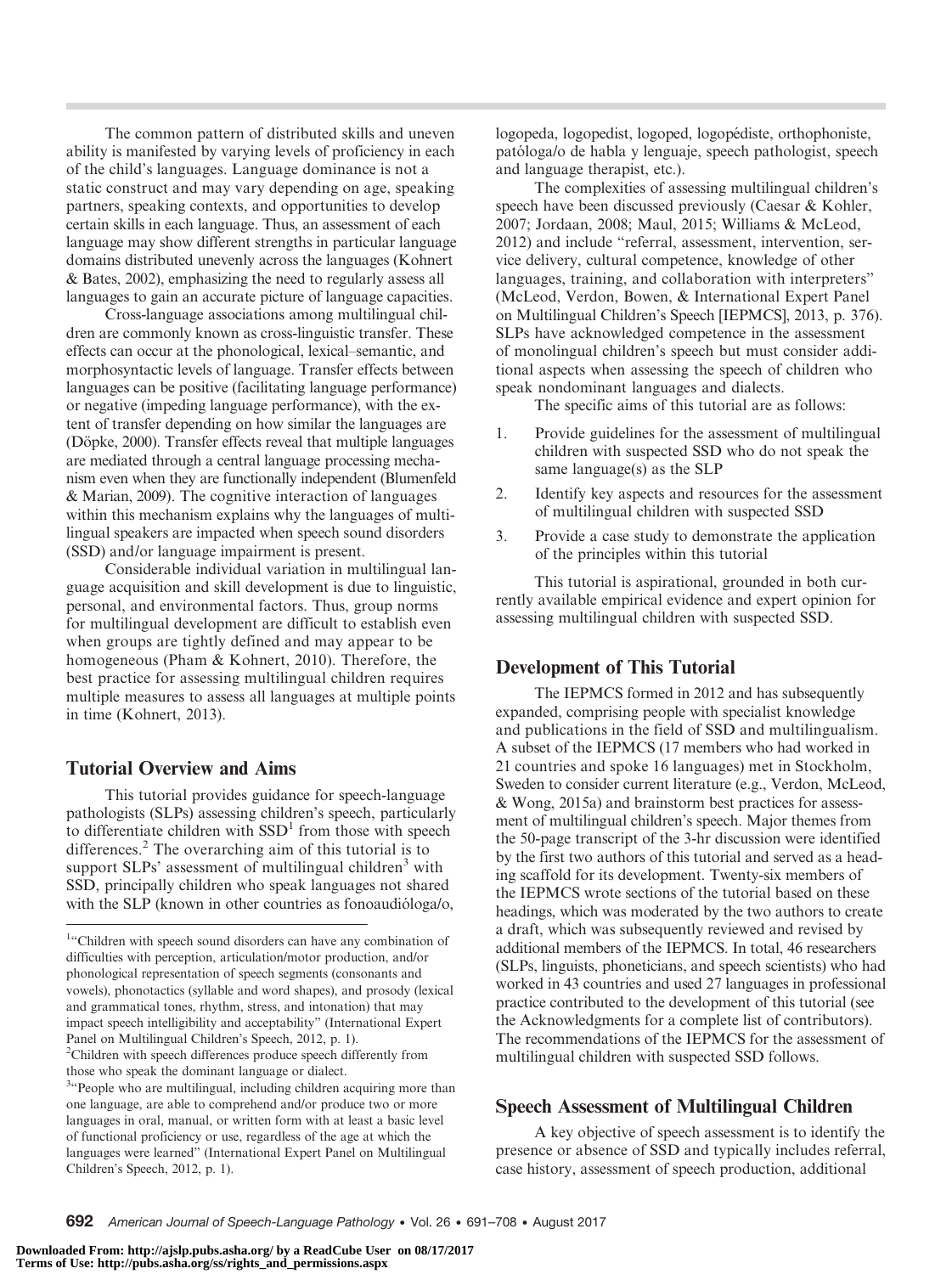areas of assessment (intelligibility, acceptability, stimulability, speech perception, phonological processing, language, hearing, oral structure and function, nonverbal intelligence, and participation), analysis, diagnosis, and goal setting.

## Referral for a Speech Assessment

The prevalence of SSD is similar in monolingual and multilingual populations (Hambly et al., 2013). However, multilingual children are at risk of being both overand underreferred for speech-language pathology services and special education (MacSwan & Rolstad, 2006; Stow & Dodd, 2005). Multilingual children may appear to have patterns of speech and language acquisition that differ from those of monolingual children (e.g., delayed acquisition of consonant clusters because of transfer from the child's first language that does not use consonant clusters) and thus be overreferred for services. However, multilingual children with SSD may also fail to be referred for clinical assistance because communication difficulties (e.g., unintelligible speech) may be misinterpreted or misdiagnosed as features of multilingualism (Kritikos, 2003; Skahan, Watson, & Lof, 2007). Parents may also choose not to access services because of cultural beliefs (e.g., Bedford, Mackey, Parvin, Muhit, & Murthy, 2013; Berk, Schur, Chavez, & Frankel, 2000) or limited knowledge about speech-language pathology. SLPs should engage the multilingual child's community to discuss concerns and raise awareness of multilingual development (Cruz-Ferreira, 2010). Providing education about referral sources can potentially reduce over- and underreferral levels.

## Case History

Because no two multilingual children are alike, the SLP must obtain a thorough and culturally sensitive case history that takes into account the child's current and past cultural and linguistic environment (Shipley & McAfee, 2009). In addition to the information collected for monolingual children, such as child and family demographics, the family's needs and concerns, and the child's developmental milestones, the case history for the multilingual child also must include a comprehensive language profile. This profile should include the age at which the child was exposed to each language, the amount of exposure to and use of each language on a typical day, the people who speak each language to the child (e.g., parents, siblings, teacher, grandparents, or friends), the settings or context for language use (e.g., home, religious settings, community groups, or school), the child's preferred language (e.g., for music, dreams, counting, or thoughts), and the child's dominant languages (which may also vary as a function of partner, purpose, and context). Language dominance is not a static construct and changes as a function of time, age, task, and modality (Kohnert, 2013); therefore, language input, output, and proficiency should be recalculated each time a clinician performs an assessment. A comprehensive language profile is important because the child's proficiency in each language

will be impacted by this variability and the information can be used to guide the interpretation of the assessment results, for setting intervention goals, and for developing contexts for generalization of new skills (Shipley & McAfee, 2009). Comprehensive language and developmental profiles can be obtained using the following:

- Alberta Language and Development Questionnaire (Paradis, Emmerzael, & Duncan, 2010; http://www. ualberta.ca/linguistics/cheslcentre/questionnaires# ALDeQ)
- Alberta Language Environment Questionnaire (Paradis, 2011; http://www.ualberta.ca/linguistics/ cheslcentre/questionnaires#ALEQ)
- Bilingual English-Spanish Assessment Questionnaire (Peña, Gutiérrez-Clellen, Iglesias, Goldstein, & Bedore, 2014)
- Language Background Questionnaires (National Heritage Language Resource Center, 2015; http:// web.international.ucla.edu/nhlrc/data/questionnaires)
- Zusatzmodul Anamnese bei zweisprachigen Kindern [Additional module for the case history of bilingual children] (Gumpert, 2014)

Additional information about the parents' language histories could be gathered using the Language History Questionnaire 2.0 (Li, Zhang, Tsai, & Puls, 2013; http:// blclab.org/language-history-questionnaire/).

Knowledge of a family's worldview and cultural frame of reference is essential for providing speech-language pathology services that are meaningful and relevant for culturally and linguistically diverse families. Families may have multiple cultural influences upon their values, language preferences, kin structure, child rearing practices, religion, roles, responsibilities of family members (as caregivers, disciplinarians, socializers, and/or decision makers), perceptions of health, and behaviors across different domains of their life (McNamara, 2007). Cultural health and wellness practices may be based upon the family's explanatory models or the belief systems used by a cultural group to explain for health, illness, and disability (Hopf, McLeod, McDonagh, & Rakanace, in press; Kleinman, Eisenberg, & Good, 1978). For example, Kathard (1998) described a family who believed that their child's stuttering was a result either of the baby being left out in the rain or the parents' failure to inform their ancestors about the baby's imminent arrival. Families' diverse worldviews must be sought and treated with respect. It is also useful to gather information from others who influence the child's acquisition of communication skills (siblings, extended family, educators, and peers). Consideration of the cultural beliefs of families and communities also requires SLPs to reflect on their own cultural competence (discussed in detail later in this tutorial).

## Scope of Assessment

As in the monolingual context, formal and informal measures will be used to assess the multilingual child,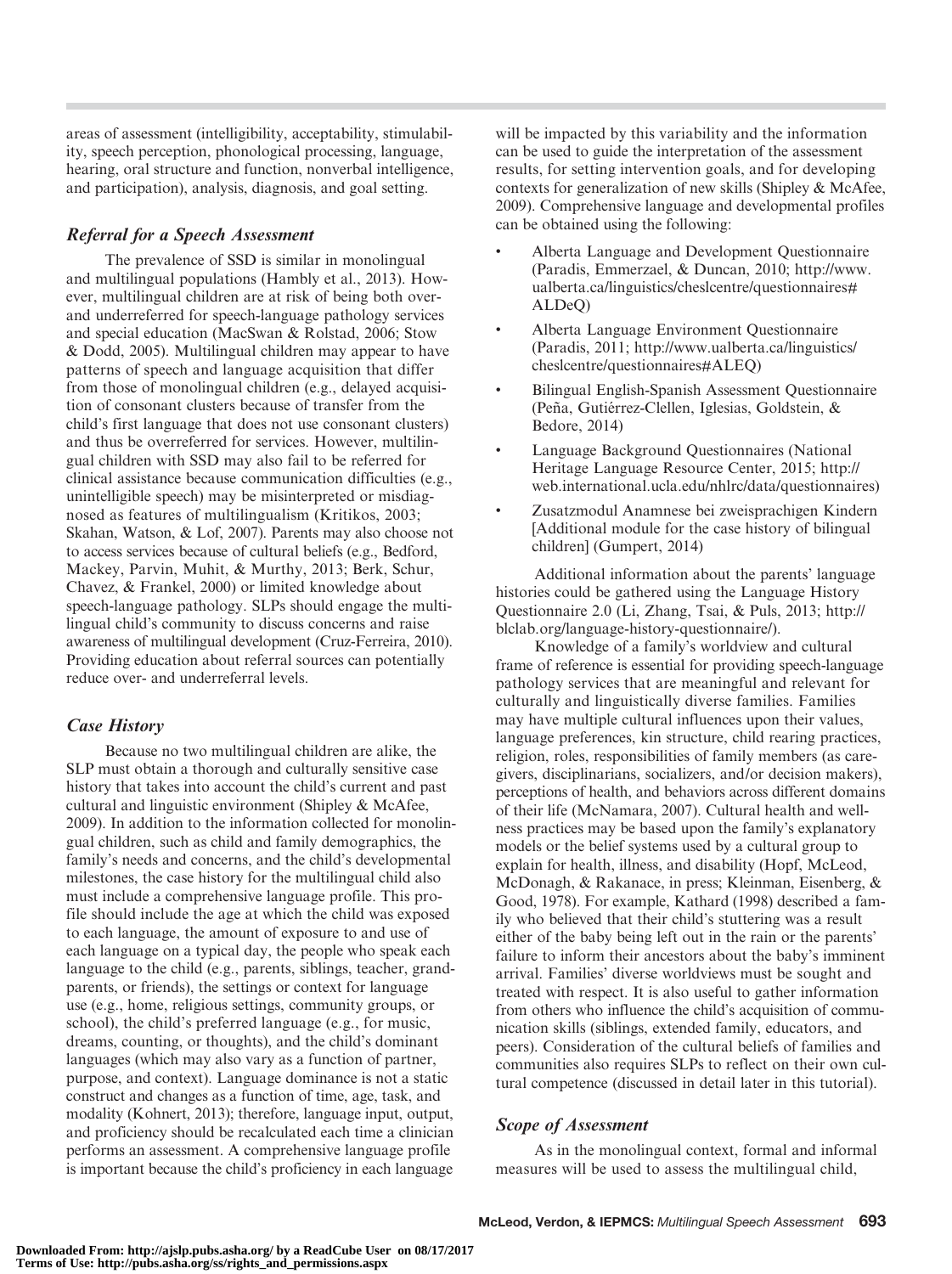considering the following: (a) speech production at the level of both single words and connected speech in each of the child's languages, (b) intelligibility and acceptability, (c) stimulability, (d) speech perception and phonological awareness, (e) hearing and oromotor structure and function,  $(f)$  language,  $(g)$  nonverbal intelligence, and (h) participation.

Assessments should target all of the child's languages (Gildersleeve-Neumann & Goldstein, 2012); therefore, the assessment will require broader data collection and more time than needed for monolingual children to yield an accurate diagnosis. There are several reasons why assessments should be conducted in all of the languages used by the child. First, languages differ in phonological and phonotactic structures: consonants, vowels, syllable types, word shapes, and suprasegmentals (e.g., Finnish has 13 consonants and Sesotho has 40). Second, multilingual children may not exhibit the same phonological skills in each language (Holm, Dodd, Stow, & Pert, 1999). Third, multilingual children's use (i.e., how frequently they hear and speak each language) and proficiency (i.e., how well they hear and speak each language) differ by language. Fourth, multilingual children's language history differs by language; they might begin to acquire each language at different time points, resulting in acquisition differences in each language. Assessment of all of the child's languages will aid in ensuring a reliable and valid diagnosis and an evidencebased link to the design of treatment goals, should intervention be necessary.

## Assessment of Speech Production

It is useful to observe the child's communication in a range of contexts and tasks. Single word tasks are the most efficient method for collecting data concerning the use of word shapes, prosody, and phonemes (consonants, vowels, and tones if appropriate) across word positions within each language. Connected speech samples provide information on the child's accuracy, intelligibility, and use of prosody.<sup>4</sup> The procedures used to collect single word and connected speech samples in the multilingual context will depend upon the language backgrounds of the SLP, the language backgrounds and proficiency of the child, the availability of interpreters, and the availability of published tests in the languages spoken by the child. To undertake an assessment in another language, SLPs can take the following steps:

- 1. Familiarize themselves with the language and assessment tool or test.
- 2. Train a native speaker (interpreter or parent) to help administer the test.
- 3. Record a competent adult speaker (e.g., parent) or age-matched peer who speaks the same language and dialect undertaking the test. Their results can act as a comparative measure.
- 4. Audio- and video-record the child with high-quality recording equipment and microphones using uncompressed file formats (e.g., .wav; Vogel & Morgan, 2009).
- 5. Transcribe and analyze the child's speech using knowledge of phonetics and phonology to identify whether a need is present (remembering not to apply norms or standardized scoring based on monolingual children's speech).
- 6. Identify whether the child's speech is significantly different from the comparative measure.
- 7. Develop an intervention plan with the family and interpreter.

#### Formal Assessments in Languages Other Than English

Numerous speech assessments have been created to assess children who speak languages other than English. McLeod and Verdon (2014) reviewed 30 commercially available assessments in 19 languages other than English: Cantonese, Danish, Finnish, German, Greek, Japanese, Korean, Maltese-English, Norwegian, Pakistani-heritage languages (Mirpuri, Punjabi, and Urdu), Portuguese, Putonghua (Mandarin), Romanian, Slovenian, Spanish, Swedish, and Turkish. Many of these speech assessments were similar to those for English (e.g., presentation of stimuli and score forms), but some included larger normative samples and provided more extensive assessment and analysis. However, few of the 30 assessments were developed for or normed with multilingual populations, with the exception of tests for speakers of

- Maltese-English: Maltese-English Speech Assessment (Grech, Dodd, & Franklin, 2011)
- Pakistani heritage languages-English: Bilingual Speech Sound Screen: Pakistani Heritage Languages (Stow & Pert, 2006)
- Spanish-English: Bilingual English-Spanish Assessment (Peña et al., 2014); Contextual Probes of Articulation Competence: Spanish (Goldstein & Iglesias, 2006); Preschool Language Scales, 5th Edition, Spanish Edition: Articulation Screener (Zimmerman, Steiner, & Pond, 2012); Spanish Articulation Measures (Mattes, 1995); Spanish Language Assessment Procedures (Mattes, 1985); Spanish Preschool Articulation Test (Tsugawa, 2002)
- Turkish-German: Türkisch-Artikulations-Test [Turkish Articulation Test] (Nas, 2010)

In addition to the McLeod and Verdon review, a comprehensive list of assessments in languages other than English is available on the Multilingual Children's Speech website (http://www.csu.edu.au/research/multilingual-speech/ speech-assessments) and includes assessments published as appendices in journal articles, on university websites, and other sources. Researchers from the University of British Columbia also have developed the International Phonological Development website (http://phonodevelopment.sites.

<sup>694</sup> American Journal of Speech-Language Pathology • Vol. 26 • <sup>691</sup>–<sup>708</sup> • August 2017

<sup>&</sup>lt;sup>4</sup>Prosody also differs between languages and dialects (Hirst & Di Cristo, 1998; Peppé et al., 2010).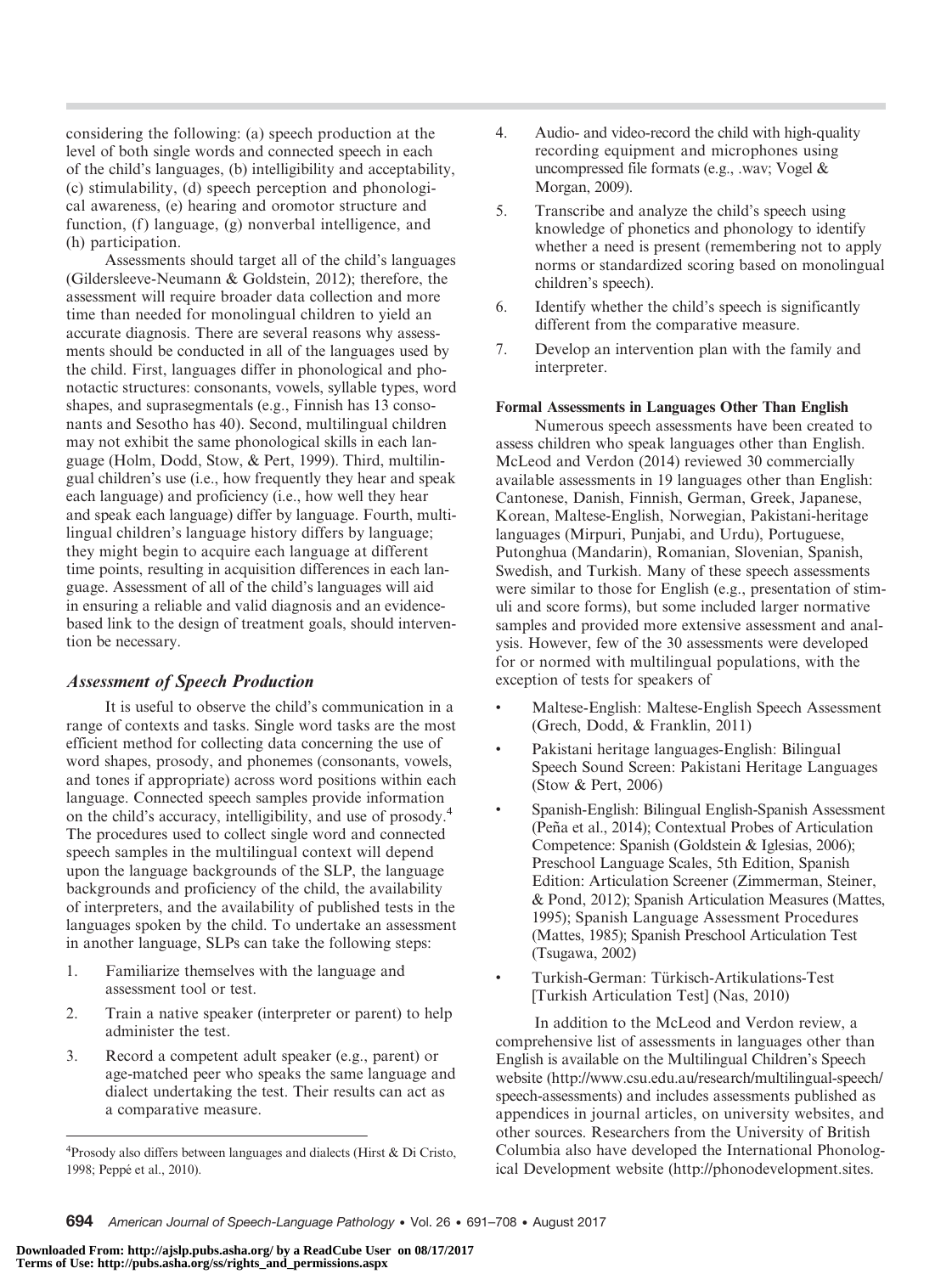olt.ubc.ca/) that contains free assessments in languages such as Arabic, Bulgarian, English, French, German, Icelandic, Japanese, Mandarin, Ojibwe, Portuguese, Punjabi, Slovenian, Spanish, Swedish, and Tagalog.

The content of each assessment tool must be critically evaluated from both a cultural and a linguistic perspective before the tool is used with multilingual children. Vocabulary items and pictures in the assessment tool may be unfamiliar to multilingual children raised outside that country or region. Adult target pronunciations presented in the tool may not be the same as those of the child's dialect. For example, Mandarin (Putonghua) as spoken in Beijing is phonologically different from equivalent standard languages in Taiwan, Malaysia, Hong Kong, and Singapore (Lee & Ballard, 2011). The SLP must be cautious when interpreting results from existing tools because most have been developed for monolingual populations using one (standard) dialect. Norms or standardized scoring based on monolingual populations cannot be used to draw conclusions about multilingual children's speech because these norms do not fully capture the competence of the multilingual individual's skills.

#### Adaptation of Assessments From One Language to Another

Adaptation of assessments from one language to another is not recommended, particularly for speech assessments, because phoneme inventories differ across languages. Pascoe and Norman (2011) suggested that starting from a blank page is more appropriate than adapting something developed for an entirely different population, place, and language. Use of assessments in the dominant language comes with risks: (a) overidentification of difficulties, such as classification of "mispronunciation" as SSD because of linguistic transfer; (b) exclusion of phonemes from the nondominant languages spoken by the child; (c) omission of particular diagnostic markers; and (d) confusion of or offense to clients through the use of culturally insensitive methods and materials (Grech & Dodd, 2007; Hack, Marinova-Todd, & Bernhardt, 2012).

## Informal Assessments in Languages Other Than English

When formal assessment protocols are unavailable or inappropriate, the SLP may choose to develop informal assessments to obtain a speech sample using single word naming. To develop such an assessment, the SLP requires knowledge of the consonant, vowel, word, and prosodic structure inventories of the language to evaluate the child's phonological systems. The SLP also must determine whether the child's speech is typical for his or her age, whether by inventory development or error patterns.

SLPs can identify the phonetic and word structure inventories of languages by drawing on available resources:

- Speech Accent Archive (http://accent.gmu.edu/ browse.php)
- Multilingual Children's Speech (http://www.csu.edu. au/research/multilingual-speech/languages)
- International Phonetic Association Handbook (1999) (https://www.internationalphoneticassociation.org/ content/ipa-handbook-downloads)
- Cross-Linguistic Phonology Project (https://www. phonodevelopment.sites.olt.ubc.ca)

The SLP can then work with a native speaker to choose a set of culturally suitable screening words that contain all target phonemes and major word structures and can select culturally sensitive pictures to elicit words. The SLP can also work with parents and interpreters to develop a more in-depth set of words to follow up on particular areas of difficulty. Computer technology may also be used to assist with speech assessment in multiple languages (Schaefer, Bowyer-Crane, Herrmann, & Fricke, 2016). Further information for test development has been published by McLeod (2012) and Bérubé, Bernhardt, and Stemberger (2013).

## Transcription of Speech

During their training, SLPs tend to develop transcription proficiency in their native language but may have limited skill in transcribing languages that they cannot speak. Working with children from multilingual environments necessitates the maintenance and extension of SLPs' phonetic and phonemic transcription skills. The International Phonetic Alphabet (IPA; International Phonetic Association, 2015) enables access to information on the place and manner of articulation of all sounds used in the world's languages. The UK and Ireland Specialists in Specific Speech Impairment Network (2013) published guidelines for the transcription of children's speech. This document supported the need for confidence in "using the full set of IPA and, if necessary, extIPA symbols when treating children with structural/neurological or hearing impairment or non-native English speakers, where phonetic-level variation from standard speech is likely" (p. 3). The guidelines acknowledged that narrow phonetic transcription was not always necessary but was more likely to be required when assessing children from multilingual backgrounds because of allophonic variation in phoneme production across languages. Without using narrow phonetic transcription, the SLP may assume that a child is presenting with distortions when in fact the child is producing the phoneme in a language-specific manner.

With practice, SLPs can develop skills to transcribe children's speech even in languages that they do not understand. Several excellent websites have sound files that SLPs can access to improve their ability to perceive unfamiliar consonants and vowels (e.g., Eric Armstrong at York University: http://www.yorku.ca/earmstro/ipa/index.html; University of Glasgow's Seeing Speech project: http://www. seeingspeech.ac.uk, Lawson et al., 2015). Phonetic transcription of an unknown language encourages SLPs to listen to what the child is producing without the influence of what the child "should" be saying. Transcription of new sounds requires practice and feedback from a native speaker. Caution is needed, however, because native speakers can also be influenced by orthography. For example, English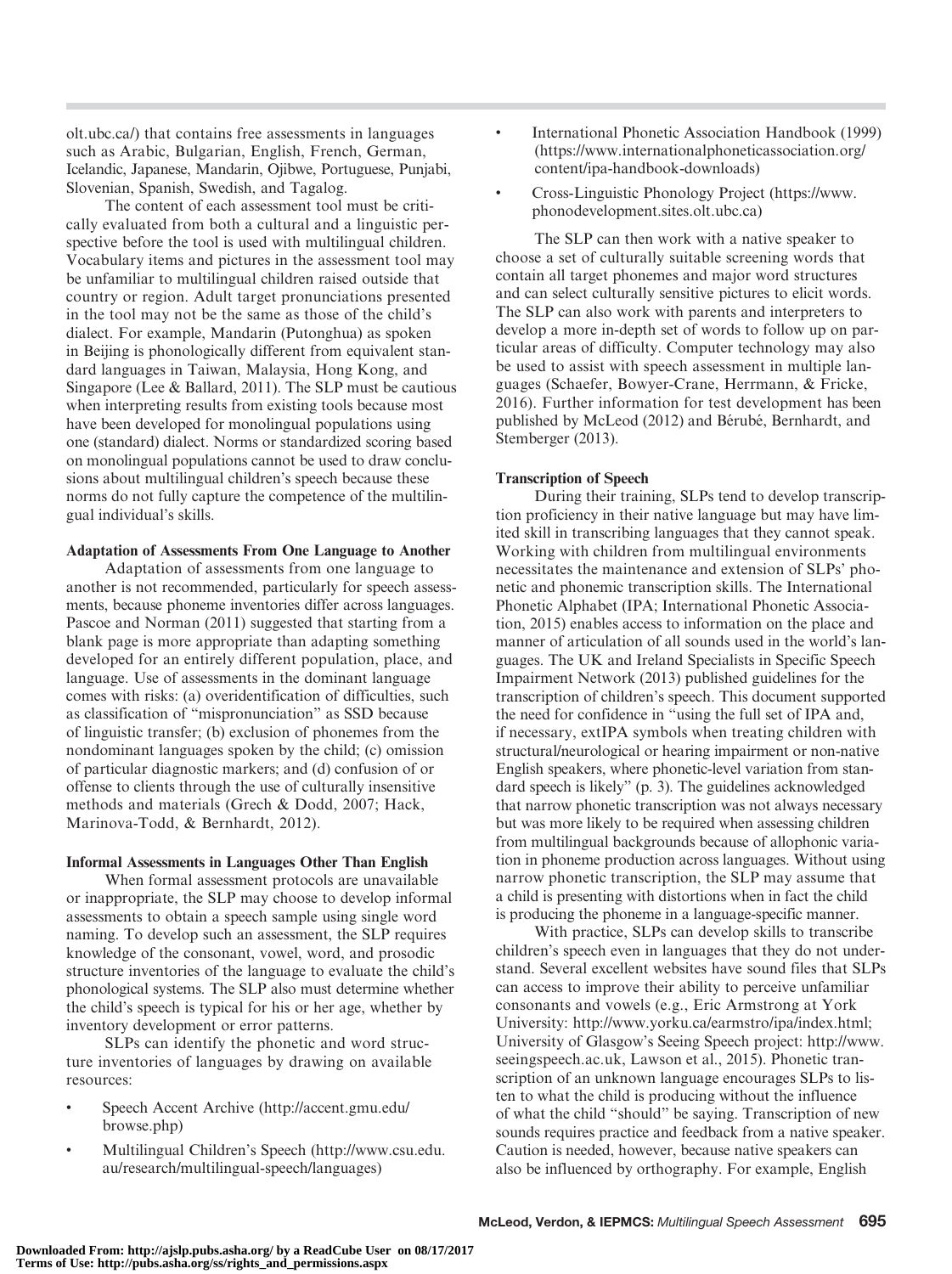speakers might say that the same sound occurs at the beginning and end of the word "sounds," when in fact, the first speech sound is /s/ and the end sound is /z/. Lockart and McLeod (2013) found that English-speaking SLP students had skills to identify errors and transcribe Cantonese children's consonants in a single word task, and transcription accuracy was increased when these student SLPs were able to hear a Cantonese-adult model of the words and were provided with information about Cantonese phonology. Transcription is significantly easier to undertake with single word samples than with connected speech. Transcribing a spontaneous speech sample in an unfamiliar language can be challenging, because SLPs need to segment words from continuous speech and may not know where words begin and end. In this instance, assistance from a native speaker may be required.

## Intelligibility and Acceptability

Intelligibility—the degree to which a child's speech is understood—can be screened using the Intelligibility in Context Scale (McLeod, Harrison, & McCormack, 2012a), which is available for free in 60 languages from the Multilingual Children's Speech website (http://www.csu.edu.au/ research/multilingual-speech/ics), validated in several languages (e.g., Cantonese: Ng, To, & McLeod, 2014; Jamaican Creole: Washington, McDonald, McLeod, Crowe, & Devonish, in press), and normed in English for monolingual and multilingual children (McLeod, Crowe, & Shahaeian, 2015). Speech intelligibility assessments also are available in a range of languages (e.g., Swedish Test of Intelligibility for Children: Lagerberg et al., 2015).

Speech acceptability is also an important consideration for multilingual children. This construct differs from speech intelligibility and can include transfer from one language to another that may not be considered to be socially acceptable in some contexts. For example, speakers of some languages and dialects (e.g., Australian Aboriginal English, Pacific Island English, and Tongan) do not use the voiced and voiceless dental fricatives /θ, ð/ and may produce think /θɪŋk/ as fink [fɪŋk]. Some Standard English speakers do not consider this pronunciation acceptable, even though the speech is intelligible. Speech acceptability may also be influenced by transfer of features of prosody and resonance.

#### Stimulability

Stimulability refers to a child's ability to accurately imitate a modeled phoneme (Miccio, 2002). Stimulability is usually assessed by asking the child to look at the SLP's face (or in the multilingual context, the face of a family member), listen to a sound, and repeat the same sound (Lof, 1996). Repetition of single words can be a useful means of supplementing the phonetic inventory with sounds within the child's ability but not within their repertoire. Repetition of single words can be useful for assessing stimulability for the full range of sounds across all of the languages of the child. Stimulability can also be assessed through dynamic assessment (described later in this tutorial) to

determine the level (isolation, syllables, words, etc.) and range of cues needed for a child to be stimulable (Glaspey & Stoel-Gammon, 2007).

#### Speech Perception and Phonological Processing

In addition to speech production data, assessment of speech processing should also be carried out. To assess a child's speech perception skills, the SLP can use an identification of mispronunciations task, such as those described by McNeill and Hesketh (2010) and Rvachew and Grawburg (2006). Phonological processing can also be assessed using nonword repetition (NWR) tasks. NWR task accuracy can be influenced by the languages and dialects spoken by the child (Windsor, Kohnert, Lobitz, & Pham, 2010); consequently, the SLP may consider the Syllable Repetition Task (Shriberg et al., 2009), which contains only four consonants and one vowel commonly found across languages, keeping in mind that the reference data provided for English speakers will not be valid for children who speak other languages. Numerous other NWR tasks are available in languages other than English (e.g., Turkish Nonword Repetition Test; Topbaş, Kaçar-Kütükçü, & Kopkalli-Yavuz, 2014). Chiat (2015) provided a review of NWR tasks in languages other than English.

## Additional Areas of Assessment

#### Language Skills

Assessing multilingual children's receptive and expressive vocabulary, morphology, syntax, and discourse skills in languages that are not spoken by the SLP poses similar challenges to the assessment of multilingual children's speech. When a narrative sample or play sample is being collected for the language assessment, that sample can double as a connected speech sample. A range of bilingual assessments for children with specific language impairment has been developed by SLPs in the European Union as part of the COST Action Project IS0804 (http:// bi-sli.org/).

#### Hearing and Oral Structure and Function

Multilingual children may have missed routine developmental and medical screening if they were born in resourceconstrained countries or did not access these services because of the timing of relocation. To rule out hearing loss as a cause or contributing factor to SSD, children should have their hearing tested prior to receiving a speech assessment. An examination of oral structure and function should also be conducted to identify possible underlying causes of SSD, including observation of facial characteristics, dentition, tongue, palatal, and pharyngeal areas and maximum performance tasks (e.g., Robbins & Klee, 1987; Rvachew & Brosseau-Lapré, 2012).

#### Nonverbal Intelligence

Tests of nonverbal intelligence, typically administered by psychologists, can be useful for helping to determine developmental profiles. The Primary Test of Nonverbal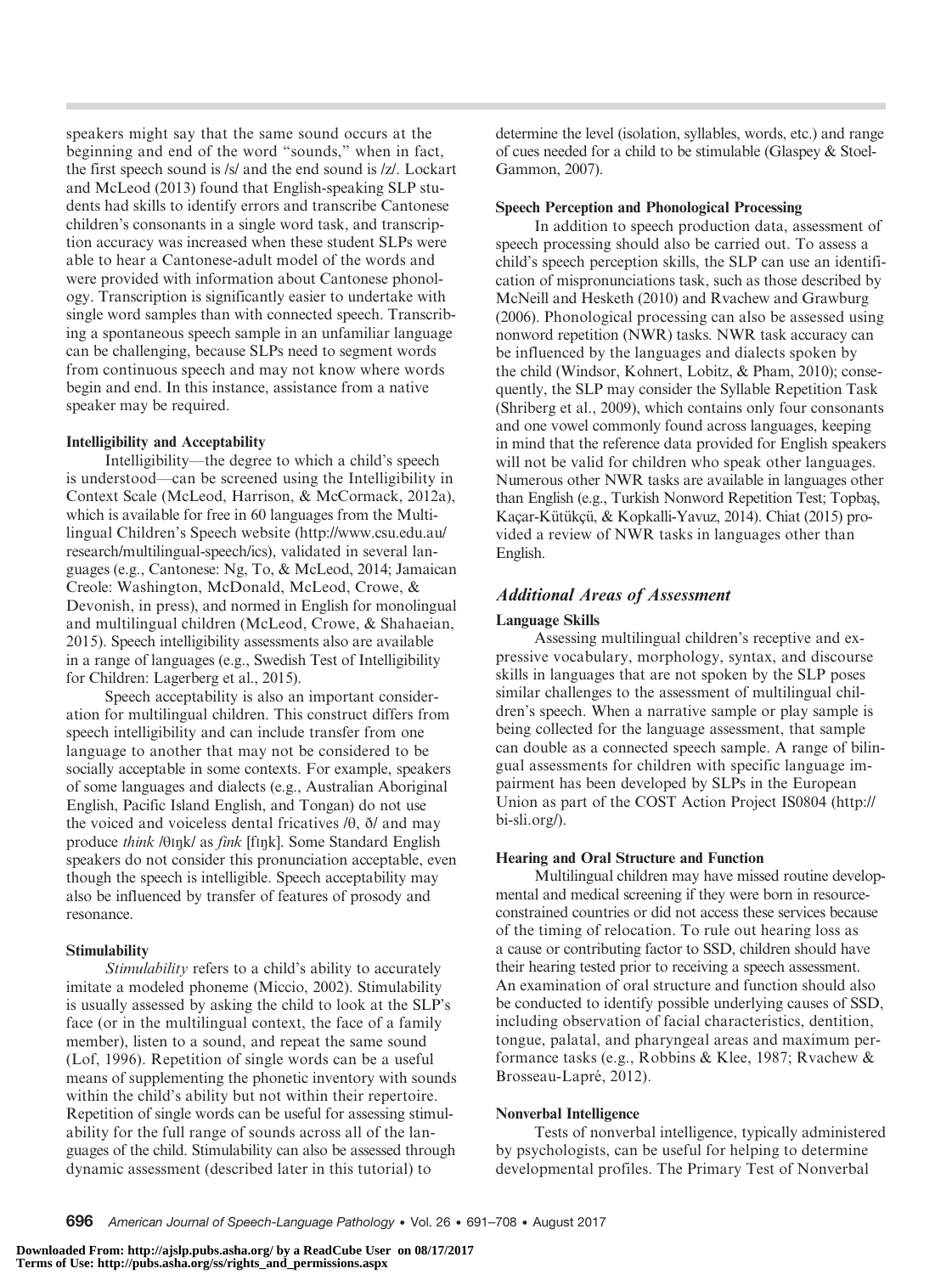Intelligence (Ehrler & McGhee, 2008) is one test that the SLP can administer and is available for speakers of nine languages (including English). This test has a point-response format and provides a brief norm-referenced evaluation of nonverbal reasoning skills in children.

## Participation

Although traditional speech assessments are focused on discrete skills (e.g., speech sound production), the goal of intervention is to increase children's ability to use speech to participate in their environment (Pennington, 2010). The International Classification of Functioning, Disability and Health: Children and Youth Version (World Health Organization, 2007) provides a structure for examining children's activities, participation, and real-world functioning and is the basis for the Focus on the Outcomes of Communication Under Six (FOCUS; Thomas-Stonell, Washington, Oddson, Robertson, & Rosenbaum, 2013), which is an easily accessible, SLP- and parent-friendly tool. The FOCUS can be used to measure the child's communicative participation in their environment and to monitor the impact of intervention, in this context on the basis of the child's participation in diverse cultural and linguistic environments. The FOCUS has been translated into various languages (e.g., German: Neumann, Salm, Rietz, & Stenneken, 2017; and French: Pominville, Turcotte, Oddson, Rosenbaum, & Thomas-Stonell, 2015).

## Strengths-Based Assessment

Multilingual families and communities have diverse views on childhood and disability, necessitating consideration of strengths and assets and areas of difficulty and difference. In a strengths-based or asset-based approach to assessment, parents are invited to share what is special about their child and offer insights into their world and the child's place within it. Louw (2009) detailed a conversation between a family and therapist that was started to explore both the strengths and needs of a child with communication difficulties: "[T]he interview began with Sophie [the mother] sharing what was special about Tumi [the child] and her expectations of the assessment, without having her explain 'problems' … this was a 'family conversation' … assisted by an experienced interpreter engaged to lessen barriers of language and culture" (p. 170). A strengths-based approach to assessment enables SLPs to draw on the child's areas of skill when designing intervention goals, for example, using established word and syllable structures when targeting new phonemes (Bernhardt & Stemberger, 2000).

## Dynamic Assessment

Conducting assessments with children who are culturally and linguistically diverse can be complex, requiring an approach that reduces possible biases and inaccuracies in reporting (Lidz & Peña, 1996). The use of dynamic assessment with multilingual children has been identified as a culturally sensitive approach because it supports the observation of performance and competence regardless of

the language(s) spoken. Using a dynamic assessment approach, the SLP can (a) establish baseline functioning, (b) identify appropriate targets and contexts for intervention, and (c) measure change (Peña, 2000). The child is observed in structured and unstructured settings, providing a way to identify the child's skills, learning potential, and learning process and to determine potentially effective methods of teaching (Lidz, 1991).

One type of dynamic assessment includes a pretest– intervene–posttest format in which a series of tasks are presented, taught, and then evaluated within a mediated learning experience (Westby, Stevens Dominguez, & Oetter, 1996). Using dynamic assessment, the SLP manipulates the testing situation so that optimal observation can occur, with children encouraged to talk about what they are thinking. Three types of dynamic assessment are useful for considering the speech of multilingual children:

- Dynamic Assessment of Preschoolers' Proficiency in Learning English (Hasson, Camilleri, Jones, Smith, & Dodd, 2013)
- Glaspey Dynamic Assessment of Phonology (Glaspey & MacLeod, 2010)
- Dynamic Assessment of Phonological Awareness for Children with SSD (Gillam & Ford, 2012)

## Analysis of Speech Production

## Independent and Relational Analysis

An independent analysis describes the child's phonological system independently of the adult system (Stoel-Gammon & Dunn, 1985) and includes two key areas. The phonetic repertoire is the inventory of the phones produced by the child, whether correctly or not and whether or not the phone is typically used in the child's language(s). For each of the child's languages, consonants are organized by place and manner of articulation, whereas vowels are organized according to the location of the tongue (front, central, or back) and degree of openness (low, mid, or high). Phones produced only once by the child are typically shown in parentheses. The phonemic repertoire is the inventory of the phonemes that the child uses to contrast meaning. An independent analysis is particularly useful for analyzing the speech of multilingual children because it allows for a summary of children's phonetic repertoire without applying language-based restrictions on the sounds included in the analysis.

A relational analysis compares the child's production to the adult target (Stoel-Gammon & Dunn, 1985). With the substitution, omission, deletion, and addition analysis method, each phoneme is judged as correct, a substitution, an omission, a distortion, or an addition (Shriberg & Kent, 2003; Van Riper, 1939). When conducting a substitution error analysis with multilingual children, the SLP should account for dialectal differences by giving the child credit for a "mispronunciation" when that pronunciation could be the result of dialectal differences or cross-linguistic transfer (Toohill, McLeod, & McCormack, 2012; Velleman & Pearson,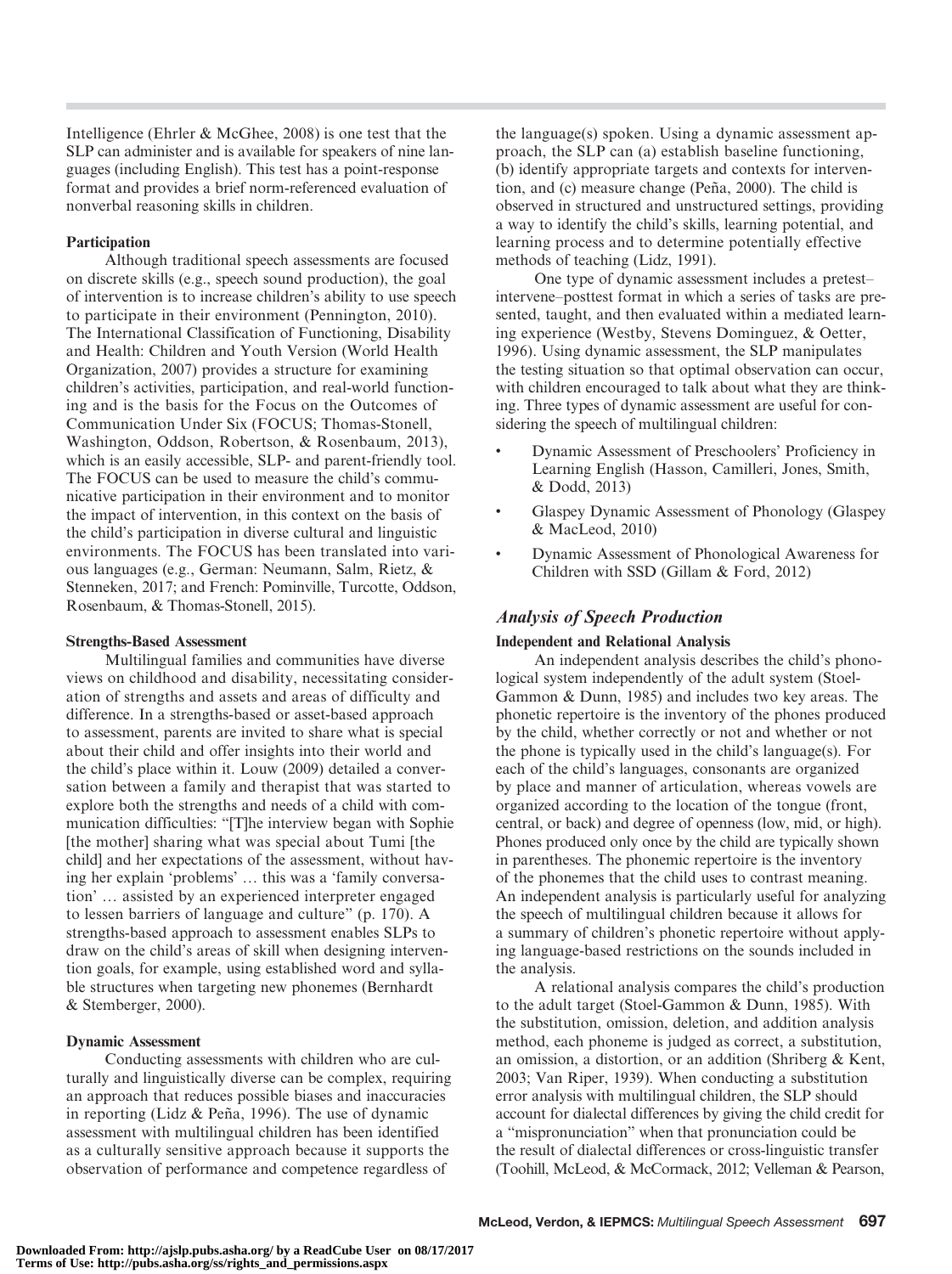2010). For example, for a child that speaks French as her or his first language and English as the second language, the production of [f] for /θ/ (European French) or [t] for /θ/ (Canadian French) would be indicative of the cross-linguistic influence of French upon the child's production of English rather than the presence of SSD because /θ/ is not present in French. Relational analyses also include calculations of the percentage of consonants correct (PCC; Shriberg, Austin, Lewis, McSweeny, & Wilson, 1997), and this metric has been applied to the speech of multilingual children (e.g., Fabiano-Smith & Goldstein, 2010). Phonological processes (patterns) such as final consonant deletion and cluster reduction can also be included in a relational analysis. However, typical processes differ among languages. For example, backing may be relatively uncommon in English but more common in Cantonese (To, Cheung, & McLeod, 2013). Goldstein and Fabiano (2007) described how to complete relational analyses for multilingual children.

## Family Member Contrastive Analysis

When the SLP is not familiar with a child's language(s), the child's family members can provide assistance because they have similar linguistic influences and can model target productions (McGregor, Williams, Hearst, & Johnson, 1997). In the absence of an interpreter, the SLP can record a child's single word productions (preferably at least twice) and then record the family member's productions of the same words. Subsequently, the SLP can (a) transcribe and compare the family member's and the child's productions to identify phonetic differences, (b) use acoustic analysis to compare the child's versus family member's productions, and/or (c) ask the family member to identify correctly produced words and then calculate the proportion of whole words correct (Ingram & Ingram, 2001). To avoid syntactic and morphological interference (i.e., the parent says that the production is incorrect because of a morphological rather than phonological error), it is best to use only noun stems as target words. A combination of these methods can help the SLP analyze and evaluate the child's phonological status and decide whether intervention is needed.

## Nonlinear Analysis

Constraint-based nonlinear phonological frameworks have served as a basis for phonological intervention planning for English since 1990 (Bernhardt, 1990, 1992; Bernhardt & Stemberger, 1998). A fundamental concept is that phonology "isnotjustastreamofconsecutivespeechsounds" but rather is a hierarchy of phonological levels from the prosodic phrase to phonological features, with intervening levels such as foot, syllable, onset, rime, and phoneme. The various levels are both autonomous, showing their own patterns, and interactive, with influences from one level to another (e.g., restriction of features by syllable position). Nonlinear phonological intervention exploits strengths (faithfulness) at one level of the hierarchy to address needs (markedness) at others. Barlow and colleagues have applied aspects of constraint-based analysis drawing on theoretical

ideas from optimality theory for analyzing Spanish (Barlow, 2005; Barlow & Enríquez, 2007; Fabiano-Smith & Barlow, 2010) and Vietnamese (Tang & Barlow, 2006). A constraintbased analysis form is available for 14 languages on the International Phonological Development website (http:// phonodevelopment.sites.olt.ubc.ca/) to assist with systematic analysis of the multiple levels (e.g., Bernhardt & Zhao, 2010; Bérubé et al., 2013; Chen, Bernhardt & Stemberger, 2016). Online tutorials in English, French, and Spanish are also provided on the website with demonstrations of how to conduct a nonlinear analysis.

## Instrumental and Acoustic Analysis

Instrumental assessment and analysis using electropalatography and ultrasound provide information on tongue movement and contact patterns during speech (Bernhardt, Stemberger, & Bacsfalvi, 2010; Gibbon, 2008; Hardcastle & Gibbon, 2005; Zharkova, Gibbon, & Hardcastle, 2015). Acoustic analysis of recorded speech samples provides objective information about voicing, vowel and sibilant quality, epenthesis (vowel or consonant insertion), pitch, prosody, and rhythm. Speech analysis programs are commercially available, some of which are free and easily accessible for use on personal computers, including Praat (Boersma & Weenink, 2014; http://www.fon.hum.uva.nl/ praat/) and Phon (Rose & MacWhinney, 2014; http:// childes.psy.cmu.edu/phon/). Other tutorials have been developed specifically for SLPs and audiologists to provide guidance for working with sound files and conducting a variety of computerized speech and language analyses (e.g., Ingram, Bunta, & Ingram, 2004; Price, Hendricks, & Cook, 2010). When working with multilingual children, acoustic analysis is useful for assessing and tracking client progress (Ingram et al., 2004; MacLeod & Glaspey, 2014) and can reveal unique information not easily available via other means (Li, Edwards, & Beckman, 2009). Voice onset time (VOT) has been studied to differentiate between voiced and voiceless plosives (stops) in multilingual populations (Lee & Iverson, 2011). In various VOT studies, multilingual speakers performed differently from their monolingual peers, although the target language VOTs could still be differentiated, depending on age of acquisition and proficiency levels (Fabiano-Smith & Bunta, 2012; MacLeod & Stoel-Gammon, 2005). Acoustic analyses are also useful for looking at vowels (e.g., the English low front vowel: Bunta & Norton, 2012; and Korean–English vowels: Lee & Iverson, 2012) or fricatives and affricates (e.g., Glaspey & MacLeod, 2010). Acoustic analyses also are helpful for investigating the phonological patterns of multilingual children with speech, language, or hearing disorders, including children who use cochlear implants (Bunta, 2014). Thus, practicing SLPs can benefit from selective application of acoustic analyses to assessment and analysis.

## Diagnosis and Goal Setting

The diagnosis of SSD and development of consequent management plans entail (a) identification of areas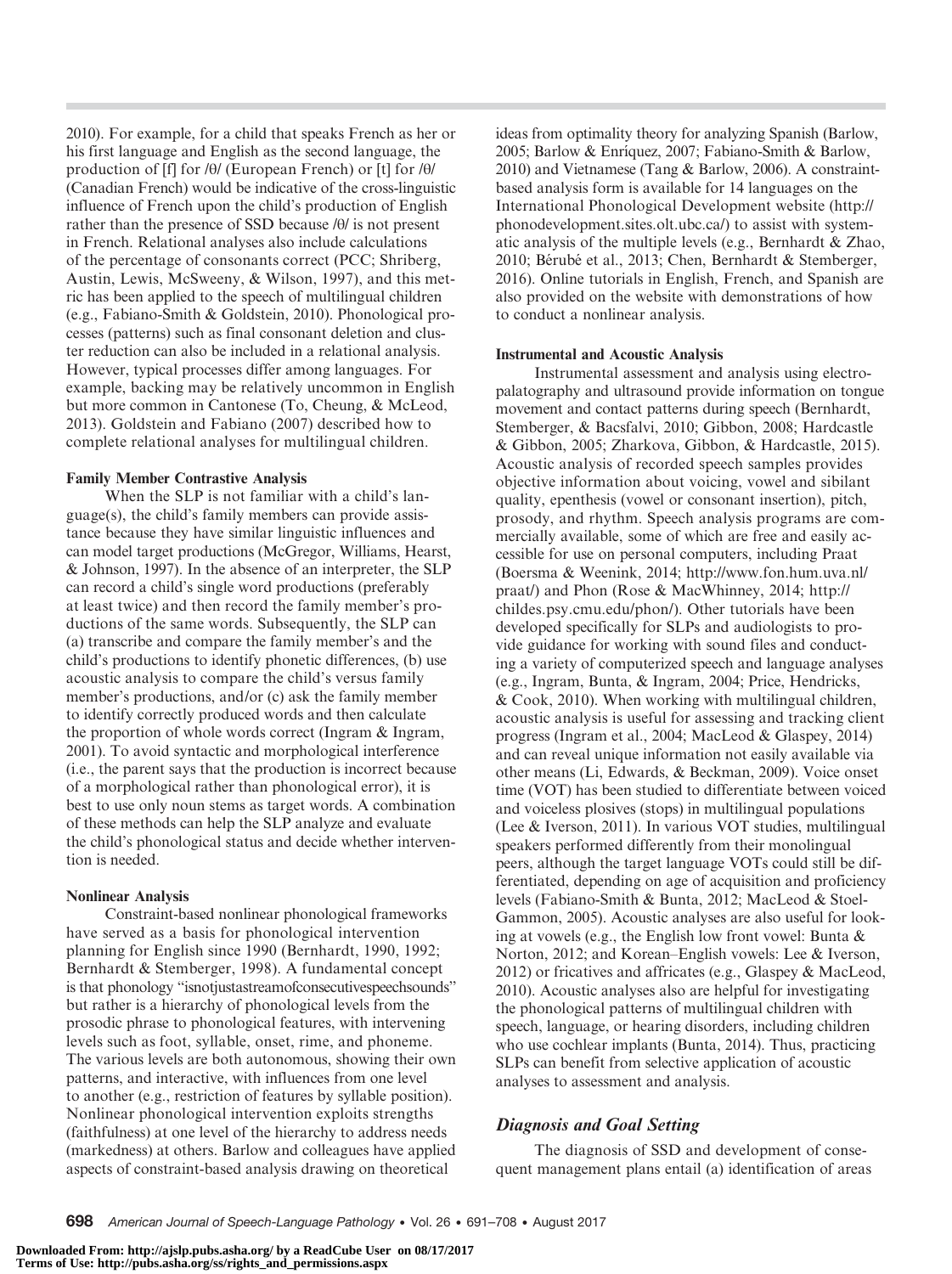of strength and potential difficulties; (b) establishment of baselines across communication domains; and (c) selection of intervention goals, strategies, and management options. The child's aptitude in and motivation for speaking each of her or his languages plays a decisive role in choosing goals and objectives. Differentiation of SSD from difficulties related to learning an additional language is crucial (McGregor et al., 1997). Children's speech performance should ideally be compared with age-matched data of typically developing children acquiring the same language(s). The lack of appropriate norms for multilingual children is an acute problem, given that the SLP should assess speech and language performance in all of the languages a child speaks. When a child has difficulty in only one language, the difficulty typically results from cross-linguistic transfer or lack of exposure to that language (Kohnert, Yim, Nett, Kan, & Duran, 2005; Paradis, Genesee, & Crago, 2011). When local norms for multilingual children are not available, caregivers or interpreters (among others) may be able to indicate whether the speech production patterns observed in the dominant language occur in the home language(s) of agematched peers or adults. When patterns indicate a (dialectal) difference from standard production but not SSD, the question remains whether intervention is warranted. Accent modification or intelligibility enhancement may be of interest to some families who wish to improve speech intelligibility but may be excluded from the scope of practice in some services (American Speech-Language-Hearing Association, n.d.). However, SSD that is present but left untreated because of misdiagnosis as a speech difference or accent can have a lifelong impact upon children's social, academic, and occupational outcomes (Law, Garrett, Nye, & Dennis, 2003; McCormack, McLeod, McAllister, & Harrison, 2009).

It is important to consider how family and cultural attitudes affect acceptance and interpretation of diagnoses and disorder labels because values, priorities, and cultural acceptance of difference vary dramatically. Some cultures have a narrower range of variation for acceptable speech, resulting in higher rates of identification of and intervention for children with SSD. Thus, what one group considers mild SSD may be viewed as acceptable typical variation in another. Individuals and cultures also differ in their primary framework or explanatory models for understanding disability, and that framework can affect how readily a diagnosis is accepted, can create feelings of shame and guilt, and can affect what families view as the most suitable approaches for remediating difficulties (e.g., Kalyanpur & Harry, 2012). SLPs must listen to the family's perspective on the disability when deciding how best to share diagnostic results and determining a management plan, which may entail either doing nothing or setting up intervention goals.

their children's interventions (Bowen & Cupples, 2004) including (a) working toward goals in the home or school language, (b) increasing the child's motivation for intervention, and (c) providing encouragement and opportunities to practice communication in a natural setting. Under certain conditions, parental support is vital, for instance, when practicing established, stimulable speech sounds and assisting children at the level of speech sound generalization. For multilingual children, parents can provide additional support for practicing new sounds in their home languages. However, cultural conventions (e.g., interaction styles and family structure) must be respected and used to inform goal setting (Hwa-Froelich & Vigil, 2004; Lee & Ballard, 2011). For example, Lee and Ballard (2011) noted that when working with more traditional Chinese parents, the expectation was a medical model of intervention, where the SLP takes a direct approach to "fix" the problem with little involvement from the parents. In other cultures, children and adults do not routinely interact with each other, and caregiving may be the responsibility of older siblings. As a consequence, children may be nonverbal in front of adult authority figures, and parents may feel uncomfortable in play activities with their children (Ballard & Farao, 2010). SLPs must gain this cultural knowledge when working with parents to negotiate communicative strategies, goals, and interventions for children.

## Encouraging Communication in All Languages

When trying to provide the most effective and efficient speech and language services for multilingual children with SSD, SLPs and parents are understandably concerned about whether supporting more than one language is the best approach. Mounting evidence supports the use of all languages for multilingual children with speech, language, or hearing disorders when their families favor multilingualism (Guiberson, 2014; Kohnert et al., 2005; McConkey Robbins, 2007). Thus, when there is support from the family for the home language(s), encouraging the use of more communication (regardless of the language) can yield positive results for multilingual children with communication disorders. Intervention provided in all languages also can produce positive results (Kohnert et al., 2005; Thordardottir, Cloutier, Ménard, Pelland-Blais, & Rvachew, 2015), and generalization of speech goals has been noted across languages for children with SSD (Gildersleeve-Neumann & Goldstein, 2015).

# Professionals, Policy, and Workplaces

## SLPs' Context and Cultural Competence

When working across cultures, people bring their own unique cultural lenses and understandings to a situation, which can lead to misunderstandings or power imbalances when each person's culture is not understood, acknowledged, and valued. To engage effectively in cross-cultural practice, SLPs must consider the impact of their own languages, cultures, and beliefs and the languages, cultures, and beliefs of the families they work with for guiding thinking, decisions,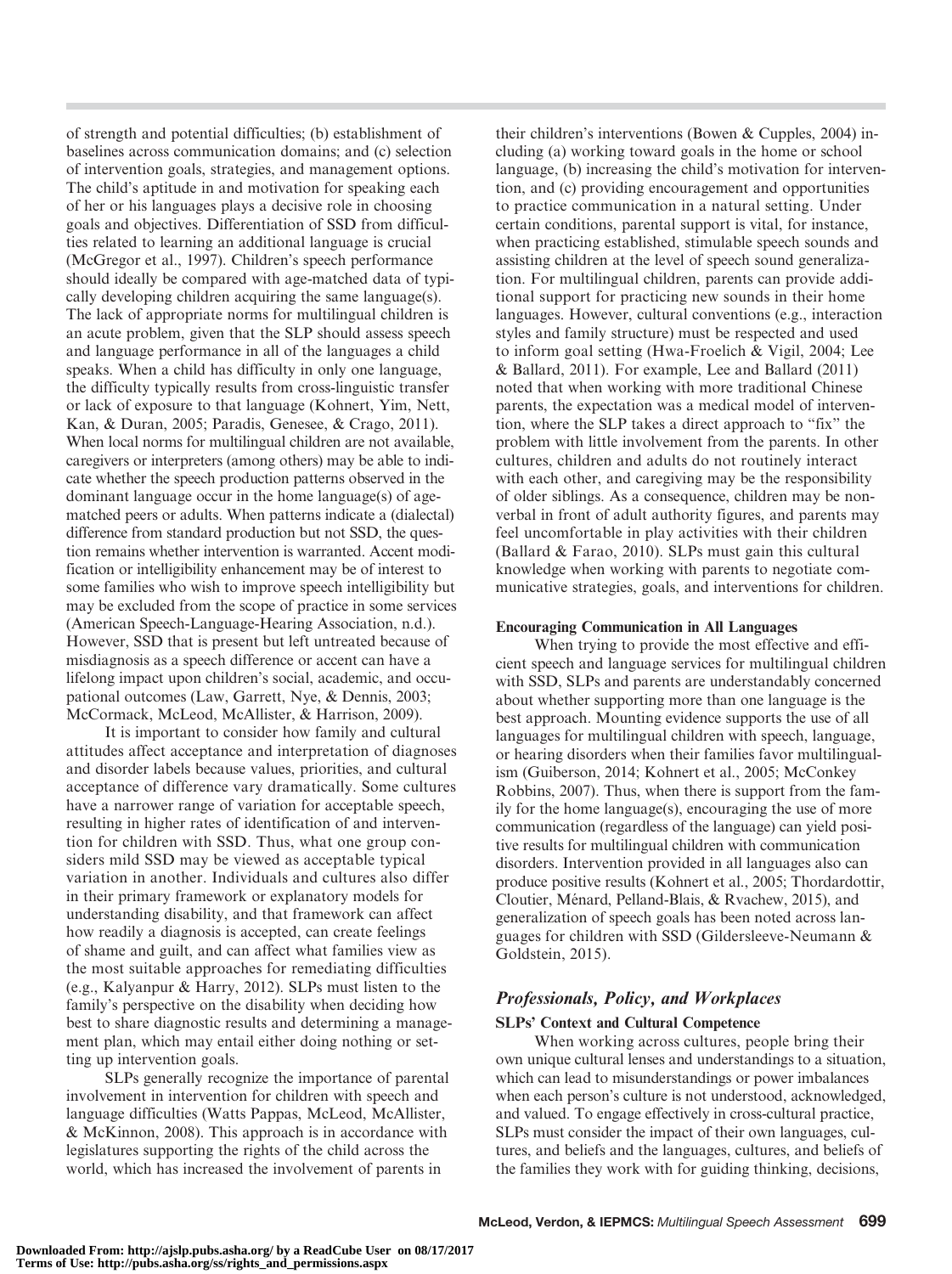and actions (Spector, 1985; Verdon, McLeod, & Wong, 2015b). People's identities are influenced by their multiple languages and cultures, which can differ greatly from practices found in monolingual westernized cultures.

To bridge the cultural gap between SLPs and the families they work with and to provide a culturally safe environment for families, SLPs must first reflect on their own identities, becoming aware of their languages and cultures and how these attributes shape thinking, understanding, and approaches to practice (American Speech-Language-Hearing Association, 2004; Verdon et al., 2015b). The SLP can ask questions such as: What is my cultural background? What influences and informs my thinking? What values do I cherish? Do I have any biases? How might those values and backgrounds affect my work? Resources to support professional self-reflection are available from the American Speech-Language-Hearing Association (http://www.asha.org/ uploadedFiles/Cultural-Competence-Checklist-Personal-Reflection.pdf).

To work competently across cultures, it is not essential to know many languages and dialects; rather, the SLP must be aware of the great diversity among families' languages, cultures, and identities and how this diversity can affect interactions in practice. Cultural competence requires a basic level of understanding of the client's culture (acknowledging individual differences between families) in addition to the features and structures of the client's language(s) and dialect(s) (i.e., phonology, semantics, morphology, syntax, and pragmatics). An understanding of the impact of culture on communication (e.g., eye contact, interpersonal proximity, and who speaks to whom) is also necessary. In some cultures, parents and children may be uncomfortable with direct questioning. For example, Chinese children may not respond to a question if they do not know the correct answer (To, 2016). In other cultural groups, children may behave differently in the company of adults. For example, Samoan children use different registers (formal or colloquial) in different speaking situations, and these registers contain different consonants (Ballard & Farao, 2008).

SLPs also must be aware of power imbalances that can arise from perceived differences in language or dialect status in certain cultural groups. The use of a high status or dominant language or dialect (such as standard English) can make people conscious of speaking a lower status language or dialect and could be seen as an expression of exclusion or exercising the global power of western cultural dominance over minority cultures (Simone, 1977). The SLP also may be perceived as holding power, given their educational accomplishments and occupation.

Research with SLPs engaging in practice with First Nations communities in Canada revealed strategies for culturally competent practice (Bernhardt, 2015).

Find people in the community to guide you. Spend time with them and learn by working alongside them. Join in with public community events and accept invitations to events from community members that have nothing to do with speech or language but

everything to do with becoming known and familiar in the community.

- Dress like other helpers in the community.
- Use plain English and learn useful phrases in the languages of the community.
- Learn how the community works with the concept of time. Do they want scheduled appointments or open days for appointments (i.e., first come–first served)?

SLPs must receive pre- and in-service training to develop knowledge of cultural diversity, language acquisition and use by multilingual people, and skills in supporting multiple languages that empower SLPs to work crosslinguistically.

## Working With Interpreters and Multicultural Support Workers

When the SLP does not speak (all) the child's languages and dialects, a mediator who is familiar with those languages or dialects is needed. Family members can assist, but professional interpreters enhance objectivity and may make it easier to convey complex and specific information (Langdon & Saenz, 2015; Mettey, 2013). Interpreters may not be trained to assist in the administration of formal or standardized testing or to give an opinion about speech intelligibility (Isaac, 2005; Roger & Code, 2011). To undertake these tasks, training is needed for both the SLPs and the interpreter or mediator to ensure that exchanges attain the desired outcome. When organizing formal training for interpreters, Blumenthal (2007) recommends that the learning outcomes include knowledge about children's speech and language development, speech and language impairments, multidisciplinary diagnostic processes, testing protocols, and transcription of grammatical and phonological features. One recommended method for optimizing exchanges between SLPs and interpreters is to use the briefing–interaction–debriefing model (Langdon & Cheng, 2002):

- Briefing: SLP and interpreter meet before sessions to discuss assessment and intervention goals and make interpretation decisions.
- Interaction: SLP and interpreter work together with the child.
- Debriefing: SLP and interpreter review session outcomes and make follow-up plans.

During the interpreted sessions, both the interpreter and the SLP must watch the client (child and family). The SLP must stay alert for nonverbal cues, even when the language of the client is not understood. The responsibility of the assessment always stays with the SLP; the interpreter's role is to provide support. Additional guidance is available on the American Speech-Language-Hearing Association website (http://www.asha.org/practice/multicultural/issues/ interpret.htm).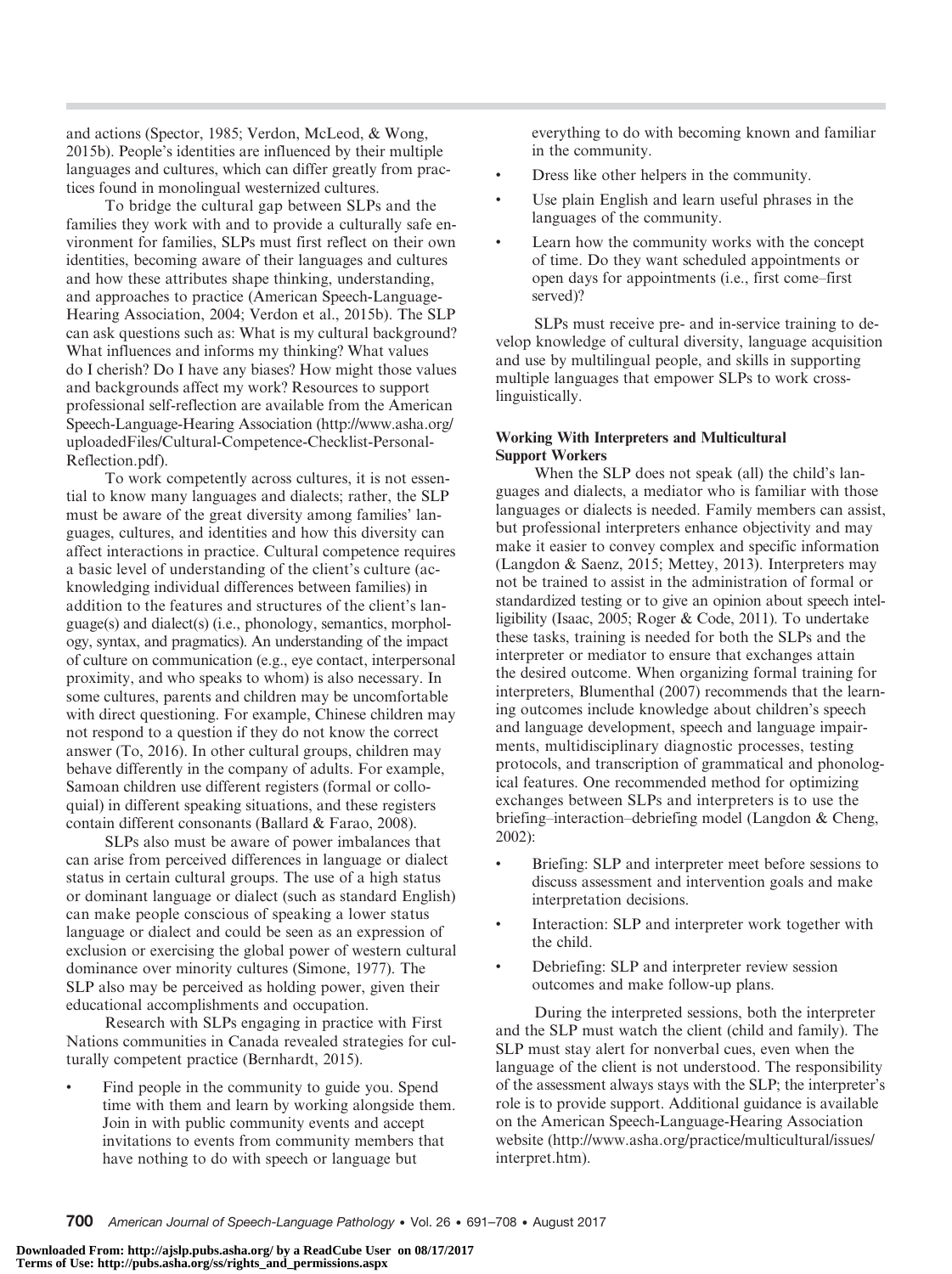## Policy Barriers and Facilitators for Culturally Competent Practice

Many of the strategies outlined above require SLPs to work outside of dominant models of practice, taking extra time to build relationships with families and communities from different cultural backgrounds. Some policies can act as facilitators for or barriers to engaging in culturally safe and appropriate practices by dictating the languages that can be used in practice and specifying assessments that must be undertaken for diagnosis. For example, in the United States, support of Spanish–English bilingual language acquisition in schools is prohibited in the state of Arizona under state educational policy. Therefore, SLPs are required to focus on English and are unable to provide assessment and intervention in the children's home language (Verdon et al., 2015b). In Germany, multilingual children are assessed on German language competence (Sprachstandserhebungsverfahren) 1 year before school entry. Children who fail these tests must attend German language training. Few multilingual kindergartens exist (2% of all German kindergartens; Frühe Mehrsprachigkeit und Kitas und Grundschulen, 2015), and few speech-language pathology services are provided in languages other than German (Chilla, Rothweiler, & Babur, 2013). Consequently, culturally competent practice for supporting multilingual children's speech acquisition is impacted by professional and government policies, including provision of increased time and resources (IEPMCS, 2012).

## Case Study

To draw together the recommendations of this tutorial, we conclude with a case study of a hypothetical boy called Tom who is aged 4;11 (years;months), speaks Cantonese and English, and lives in a large city in an English-speaking country.

## SLP's Cultural Competence and Preparation

Carol is a monolingual English-speaking SLP who has limited experiences with other cultures. In her clinic, she has seen a few children who speak Spanish but has not had any referrals for children who speak other languages. In anticipation of Tom's assessment, she asked a Chinese neighbor to include her in events in the local Chinese community and provide information about Chinese culture. She looked up the consonant and vowel inventory of Cantonese in multiple sources, specifically the Speech Accent Archive (http://accent.gmu.edu), the Multilingual Children's Speech website (http://www.csu.edu.au/research/ multilingual-speech/languages), the Handbook of the International Phonetic Association (Zee, 1999), and the International Guide to Speech Acquisition (So, 2007). Carol found that in Cantonese there are many more initial consonants  $(p, p^h, t,$  $t^{h}$ , k , k<sup>h</sup>, k<sup>w</sup>, k<sup>wh</sup>, ts, ts<sup>h</sup>, f, s, h, w, j, l, m, n, y/) than final consonants (/p, t, k, m, n, ŋ/), although these sounds mostly overlap with English articulations.<sup>5</sup> She also learned that

Cantonese has eight vowels, 11 diphthongs, and nine tones, and the most common syllable shape is CV. She investigated the age of acquisition of consonants, vowels, and tones and typical processes for Cantonese children in the International Guide to Speech Acquisition (So, 2007) and the population study by To et al. (2013). She learned that monolingual Cantonese children rarely have difficulty producing tones, which are typically acquired by 2;6 (To et al., 2013). She read some literature (e.g., Hu, Torr, & Whiteman, 2014; Verdon et al., 2015b) suggesting that some families may choose to prioritize English over maintenance of Cantonese, despite evidence highlighting possible benefits of multilingualism. She also read information on Chinese child-rearing practices and culture (e.g., Lee & Ballard, 2011; To, 2016, especially Table 6.5, pp. 143–144) indicating that testing is important to many Chinese families, children tend to be obedient, play is not highly valued as an educational method, parents learn through observation but are less likely to participate in sessions, and teachers (including SLPs) are seen as figures of authority. Carol was mindful that she would be working with an individual Chinese family, and although some cultural patterns will apply to most families, cultural stereotypes should not be relied on as a framework for assessment.

## Referral: Who Thinks This Child Needs Help With His Speech?

Tom is due to begin English-speaking elementary school soon, and his parents and early childhood educators are concerned that others will not understand him at school. Tom's family indicated that they did not need an interpreter to provide case history information.

## Case History: What Information Should Be Learned?

Carol interviewed the parents and learned that Tom lives with his parents and grandmother. They migrated to the United States from Hong Kong when Tom was a baby. The primary language spoken at home is Cantonese, and Tom has attended an early childhood center since age 3, where most educators speak English but some also speak Cantonese. Tom's parents are bilingual in Cantonese and English, and his grandmother speaks only Cantonese. Tom has been exposed to Cantonese since birth and began speaking English when he started going to the early childhood center. Carol administered the Bilingual Input-Output Survey (BIOS; Peña et al., 2014) as part of the case history (adapted by considering Cantonese instead of Spanish). Tom's BIOS score summary was as follows: language at home, 90% Cantonese input, 10% English input, 70% Cantonese output, 30% English output; language at school, 10% Cantonese input, 90% English input, 10% Cantonese output, 90% English output. If Tom is subsequently seen by Carol for ongoing management, she will repeat the BIOS regularly because language dominance is not considered a static construct (Kohnert, 2010).

There is no family history of speech and language difficulties. To gather a comprehensive language and developmental profile, Tom's parents completed the Alberta

<sup>5</sup> Superscript "h" indicates aspirated sounds, and superscript "w" indicates lip-rounding co-articulation in the production of /k/ (International Phonetic Association, 2015).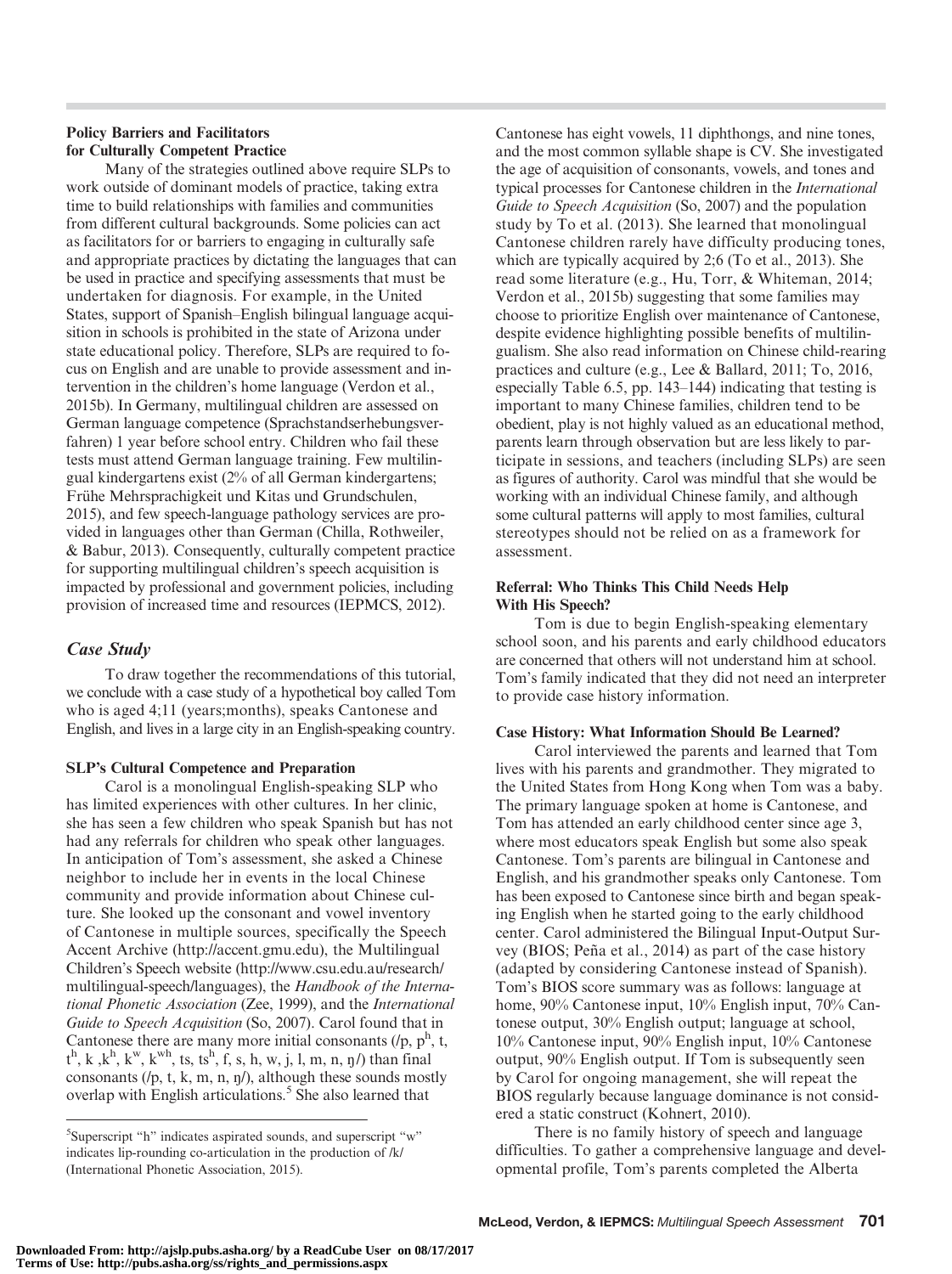Language and Development Questionnaire (Paradis et al., 2010). Carol asked the family to describe what was special about Tom and to offer insights into their aspirations for him. They also discussed the family's understanding of Carol's role, their concerns, and what they hoped to achieve by attending speech-language pathology sessions.

#### Assessment: How Should Information Be Collected About This Child's Speech?

English. Carol undertook screening assessments of hearing and oral structure and function, and results were within normal limits. Because Tom spoke both English and Cantonese, Carol conducted a single-word, connected speech, and nonword assessment in English.

Cantonese. Tom's parents reported that Tom did not have difficulties using tones or vowels in Cantonese, but he had difficulty producing some Cantonese consonants. Carol asked Tom's parents to complete the Traditional Chinese version of the Intelligibility in Context Scale (McLeod, Harrison, & McCormack, 2012b, trans. by To & Ng), and they indicated that Tom was "sometimes" understood by family and friends  $(M = 3.1$  [of a possible 5]). This score was lower than that for typically developing monolingual Cantonese children ( $M = 4.56$ ,  $SD = 0.48$ ) and for monolingual Cantonese children with SSD  $(M = 4.14,$  $SD = 0.65$ ; Ng et al., 2014). Carol considered contacting but could not locate an SLP who spoke Cantonese and English (e.g., via Skype with an SLP in Hong Kong) to assess Tom's Cantonese speech production. Carol then considered the list of assessments in languages other than English on the Multilingual Children's Speech website (http://www.csu. edu.au/research/multilingual-speech/speech-assessments) and in the article by McLeod and Verdon (2014). She found that the word list for the Cantonese Segmental Phonology Test (So, 1993) was available as an appendix in the article by So and Leung (2004). She also worked with a local Cantonese interpreter to determine that the word list was relevant for Cantonese-speaking children in her city and to source relevant pictures for each word. Carol and the interpreter conducted the Cantonese Segmental Phonology Test together, and Tom's speech was audio-recorded and transcribed in real time using the IPA. Carol also audio-recorded Tom's mother producing the test stimuli. Carol found out that English-speaking SLPs are able to transcribe the following Cantonese consonants with at least 70% accuracy: /m, n, f, s, h, j, w,  $1/$  in initial position and  $/p$ , t, k, m, n, ŋ/ in final position (Lockart & McLeod, 2013). For the other consonants, she asked the interpreter and the parents whether the production was correct and checked online IPA websites to listen to the target productions.

#### Analysis: How Should the Data Be Interpreted?

Carol read that when children have a speech and/or language disorder, it occurs in all languages spoken by the child (Paradis et al., 2011). Tom's response on the NWR Syllable Repetition Task (Shriberg et al., 2009) was within normal limits for an English-speaking child. Tom's PCC in English was 63% (equivalent to "moderate-severe

involvement"; Shriberg, Kwiatkowski, Best, Hengst, & Terselic-Weber, 1986). Carol recognized that his PCC was lower than expected for his age. To make sure that this low score was not due to a lack of exposure in English or to crosslinguistic transfer, she compared it to normative data from Cantonese–English bilingual children with exposure to both languages similar to that experienced by Tom (Dodd, Holm, & Wei, 1997). Carol found that the mean PCC in English of 16 Cantonese–English bilingual children 25–52 months of age with typical development was about 95%. In other research, the PCC in English of two Cantonese–English bilingual children 37 months of age with typical development was 75%–80% (Holm & Dodd, 1999). Carol noticed that on the English speech assessment Tom demonstrated final consonant deletion, initial consonant deletion, cluster reduction, backing, and stopping more than 40% of the time. She also noticed that on the Cantonese speech assessment he had deleted initial and final consonants and seemed to have difficulty producing stops and fricatives. In discussion with the interpreter and his parents, she concluded the following.

Initial consonants. Tom deleted initial consonants. Monolingual English-speaking and Cantonese-speaking children typically do not delete initial consonants. However, Holm and Dodd (2006) reported that initial consonant deletion was used by approximately 20% of 56 Cantonese– English-speaking children.

Final consonants. Young monolingual English-speaking and Cantonese-speaking children typically delete final consonants, and monolingual children speaking either language typically produce final consonants correctly between 3;0 and 4;0 (Dodd, Holm, Hua, & Crosbie, 2003; To et al., 2013). Carol also noted that English has many more consonants in final position (e.g., there are no word-final fricatives in Cantonese); thus, cross-linguistic transfer also may have impacted Tom's production of final consonants in English.

Consonant clusters. Because there are no consonant clusters in Cantonese, cross-linguistic transfer may have impacted Tom's production of consonant clusters in English.

Backing. Tom produced front plosives (stops) as back plosives (e.g., /t/ produced as [k]) in both languages. Backing of plosives is not typical for English-speaking children (Dodd et al., 2003); however, it does occur in typically developing monolingual Cantonese speakers up to age 3;6 (To et al., 2013). Therefore, cross-linguistic transfer from Cantonese may have impacted Tom's production of front plosives in English.

Stopping. Tom had difficulty producing fricatives in both English and Cantonese. Stopping is common in both languages but is not typical for monolingual Cantoneseor English-speaking children at age 4;11.

#### Diagnosis: Is There a Problem?

Tom has difficulty producing speech sounds in Cantonese and English. His parents rated that his speech is "sometimes" intelligible in Cantonese. His PCC scores were low even compared with younger Cantonese–English bilingual children with typical development. His patterns of error indicate some cross-linguistic transfer, but he also

<sup>702</sup> American Journal of Speech-Language Pathology • Vol. 26 • <sup>691</sup>–<sup>708</sup> • August 2017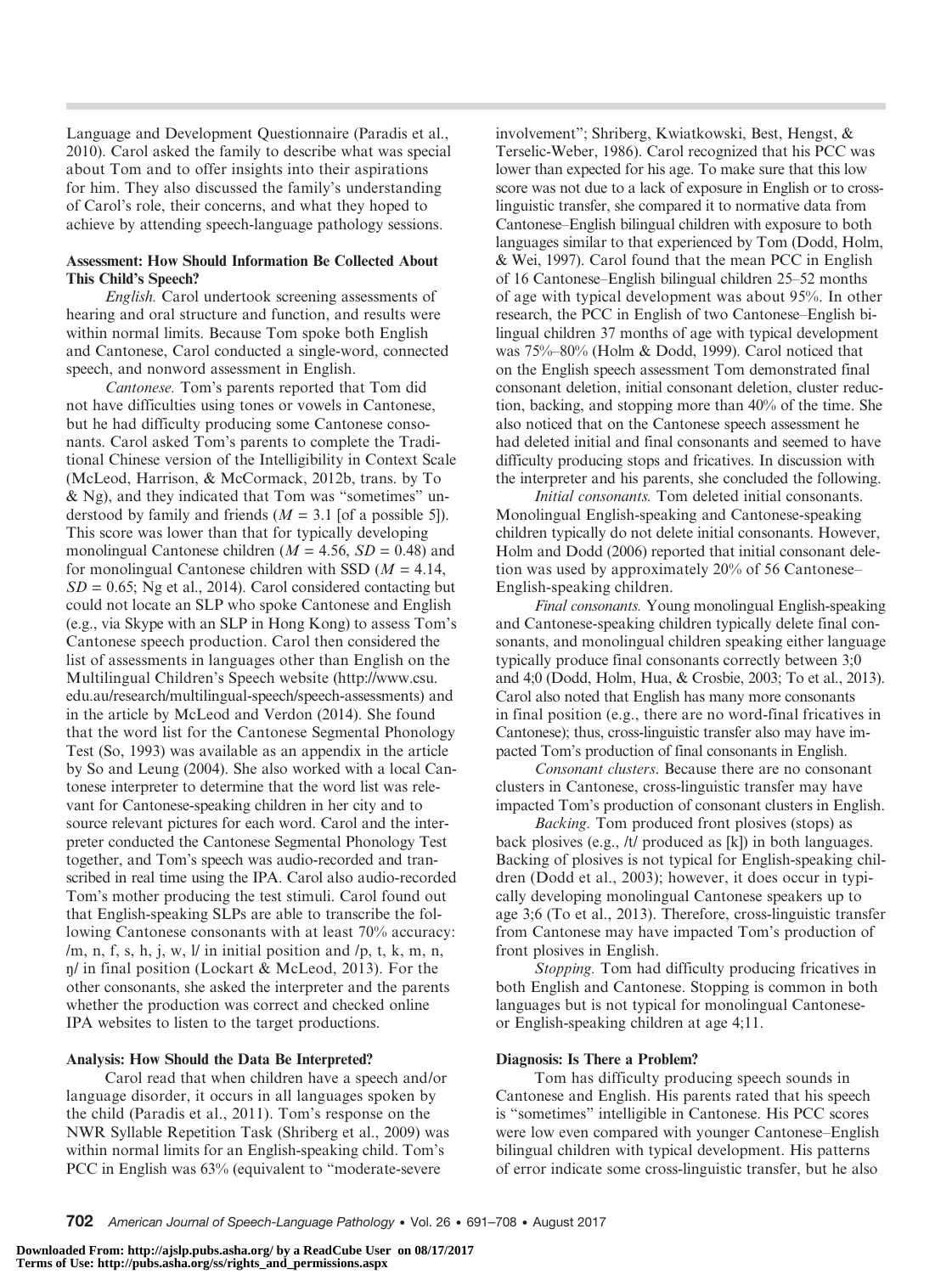has errors that are not typical for Cantonese-speaking peers (e.g., stopping) or English-speaking peers (final consonant deletion and cluster reduction). Therefore, Tom probably has SSD and would benefit from intervention to enable him to be more intelligible as he begins school.

## Goal Setting: What Support Does This Child (and Family) Need?

Carol decided that Tom would benefit from intervention in Cantonese and English. Tom's intervention goals were to reduce the occurrence of final consonant deletion, backing, and stopping. Carol worked with the parents and interpreters to generate a list of relevant words. For example, the following words were used to elicit fricatives: book /syu<sub>1</sub>/, 椅 tree /syu<sub>6</sub>/, sea /si/ and, sun /sʌn/, and additional words were obtained from the book by McLeod and Baker (2017).

This case study demonstrates that SLPs have the ability and resources to undertake a speech assessment of multilingual children, including children who speak nondominant languages not shared by the SLP. SLP education programs should deliberately focus on recruitment of students who do not speak the dominant ambient language as their first language and provide coursework on multilingual and multidialectal assessment and intervention to support professional practice in an increasingly multilingual world.

## Acknowledgments

The development of this tutorial was supported by an Australian Research Council Future Fellowship (FT0990588) "Speaking My Languages: International Speech Acquisition in Australia" awarded to Sharynne McLeod. The members of the International Expert Panel on Multilingual Children's Speech who have consented to their names being added to these acknowledgments are listed below. Their roles are indicated: <sup>a</sup>face-to-face panel; <sup>b</sup>contributed written sections; <sup>c</sup>commented on drafts, <sup>d</sup>commented on revisions.

Conveners: Sharynne McLeod<sup>abcd</sup> (co-chair; Charles Sturt University, Australia), Sarah Verdon<sup>abcd</sup> (co-chair; Charles Sturt University, Australia).

Expert panel: Elise Baker<sup>cd</sup> (University of Sydney, Australia), Martin J. Ball<sup>ac</sup> (Linköping University, Sweden), Elaine Ballard<sup>b</sup> (University of Auckland, New Zealand), Avivit Ben David<sup>abcd</sup> (Hadassah Academic College and Tel-Aviv University, Israel),  $\mathbf{\hat{B}}$ . May Bernhardt<sup>abcd</sup> (University of British Columbia, Canada), Daniel Bérubé<sup>abcd</sup> (Université de Saint-Boniface, Canada), Mirjam Blumenthal<sup>abcd</sup> (Royal Dutch Kentalis, the Netherlands), Caroline Bowen<sup>c</sup> (Macquarie University, Australia), Françoise Brosseau-Lapré<sup>bc</sup> (Purdue University, IN), Ferenc Bunta<sup>bd</sup> (University of Houston, TX), Kathryn Crowe<sup>bcd</sup> (Charles Sturt University, Australia), Madalena Cruz-Ferreira<sup>bcd</sup> (independent scholar, Singapore), Barbara Davis<sup>bc</sup> (University of Texas at Austin, TX), Annette Fox-Boyer<sup>bcd</sup> (European University of Applied Sciences, Germany), Christina Gildersleeve-Neumann<sup>bc</sup> (Portland State University, OR), Helen Grech<sup>bd</sup> (University of Malta, Malta), Brian Goldstein<sup>c</sup> (La Salle University, PA), Anne Hesketh<sup>acd</sup> (University of Manchester, United Kingdom), Suzanne Hopf<sup>ac</sup> (Charles Sturt University, Fiji), Minjung Kim<sup>c</sup> (California State University–Fullerton, CA), Sari Kunnari<sup>c</sup> (University of Oulu, Finland), Andrea MacLeod<sup>bcd</sup> (Université de Montréal, Canada), Jane McCormack<sup>cd</sup> (Charles Sturt University,

Australia; University of Sheffield, United Kingdom), Þóra (Thora) Másdóttir<sup>ab</sup> (National Hearing and Speech Institute, University of Iceland), Glenda Mason<sup>a</sup> (University of British Columbia, Canada), Sarah Masso<sup>ad</sup> (Charles Sturt University, Australia), Sandra Neumann<sup>cd</sup> (University of Cologne, Germany), Martina Ozbič<sup>abc</sup> (University of Ljubljana, Slovenia), Michelle Pascoe<sup>b</sup> (University of Cape Town, South Africa), Giang Pham<sup>cd</sup> (San Diego State University, CA), Rosario Román<sup>b</sup> (Bilingual Multicultural Services, Albuquerque, NM), Yvan Rose<sup>cd</sup> (Memorial University of Newfoundland, Canada), Susan Rvachew<sup>cd</sup> (McGill University, Canada), Tuula Savinainen-Makkonen<sup>c</sup> (University of Oulu, Finland), Seyhun Topbaş<sup>c</sup> (Istanbul Medipol University, Turkey), Nancy Scherer<sup>a</sup> (Arizona State University, AZ), Jane Speake<sup>a</sup> (University of Sheffield, United Kingdom; Cambridgeshire Community Services NHS Trust, United Kingdom), Joseph P. Stemberger<sup>ab</sup> (University of British Columbia, Canada), Isao Ueda<sup>cd</sup> (Osaka University, Japan), Karla N. Washington<sup>abed</sup> (University of Cincinnati, OH), Carol Westby<sup>b</sup> (University of New Mexico, NM), A. Lynn Williams<sup>cd</sup> (East Tennessee State University, TN), Yvonne Wren<sup>bcd</sup> (Bristol Speech and Language Therapy Research Unit; North Bristol NHS Trust; Bristol University; University of the West of England, United Kingdom), Krisztina Zajdó<sup>b</sup> (University of West Hungary; Széchenyi István University, Hungary), and Natalia Zharkova<sup>bed</sup> (Queen Margaret University, Scotland, United Kingdom).

# References

- Adesope, O. O., Lavin, T., Thompson, T., & Ungerleider, C. (2010). A systematic review and meta-analysis of the cognitive correlates of bilingualism. Review of Educational Research, 80, 207–245.
- American Speech-Language-Hearing Association. (2004). Knowledge and skills needed by speech-language pathologists and audiologists to provide culturally and linguistically appropriate services. ASHA Supplement, 24, 1-7.

American Speech-Language-Hearing Association. (n.d.). Accent modification. Retrieved from http://www.asha.org/public/ speech/development/Accent-Modification/

- Ballard, E., & Farao, S. (2008). The phonological skills of Samoan speaking 4-year-olds. International Journal of Speech-Language Pathology, 10, 379–391.
- Ballard, E., & Farao, S. (2010). Designing a phonological assessment for Samoan-speaking children: Linguistic/cultural considerations and initial findings. New Zealand Journal of Speech Language Therapy, 65, 5–14.
- Barlow, J. A. (2005). Phonological change and the representation of consonant clusters in Spanish: A case study. Clinical Linguistics and Phonetics, 19, 659–679.
- Barlow, J. A., & Enríquez, M. (2007). Theoretical perspectives on speech sound disorders in bilingual children. Perspectives on Language Learning and Education, 14(2), 3–10.

Bedford, J., Mackey, S., Parvin, A., Muhit, M., & Murthy, G. V. S. (2013). Reasons for non-uptake of referral: Children with disabilities identified through the Key Informant Method in Bangladesh. Disability and Rehabilitation, 35, 2164–2170.

- Berk, M. L., Schur, C. L., Chavez, L. R., & Frankel, M. (2000). Health care use among undocumented Latino immigrants. Health Affairs, 19(4), 51–64.
- Bernhardt, B. H., & Stemberger, J. P. (2000). Workbook in nonlinear phonology for clinical application. Austin, TX: Pro-Ed.
- Bernhardt, B. M. (1990). Application of nonlinear phonological theory to intervention with six phonologically disordered children (Unpublished doctoral dissertation). University of British Columbia, Vancouver, Canada.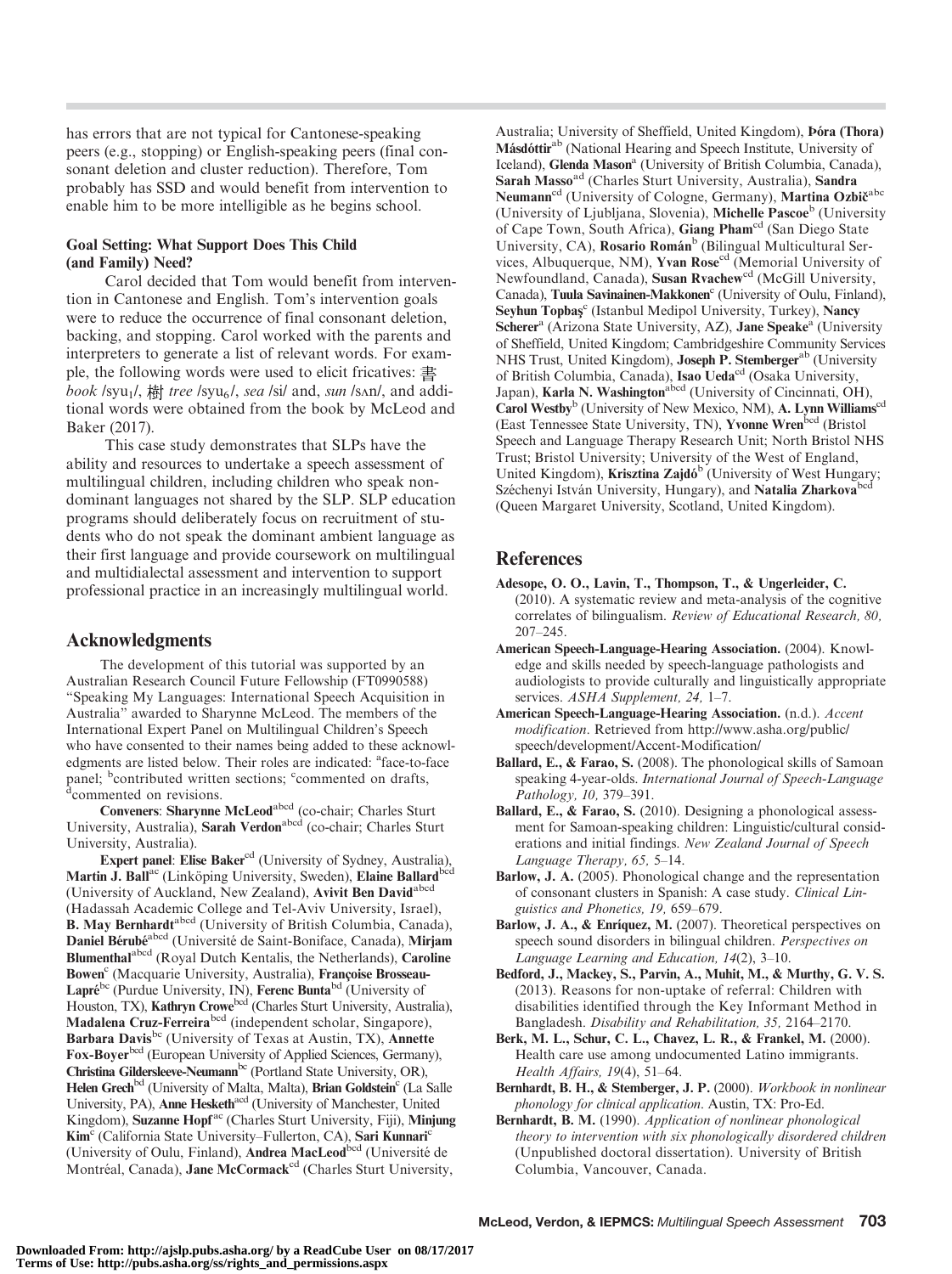- Bernhardt, B. M. (1992). The application of nonlinear phonological theory to intervention. Clinical Linguistics and Phonetics, 6, 283–316.
- Bernhardt, B. M. (2015). AUDI 540. Approaches to audiology and speech-language pathology for people of First Nations, Métis and Inuit heritage. Vancouver, Canada: University of British Columbia.
- Bernhardt, B. M., Stemberger, J. P., & Bacsfalvi, P. (2010). Vowel intervention. In A. L. Williams, S. McLeod, & R. J. McCauley (Eds.), Interventions in speech sound disorders in children (pp. 537–555). Baltimore, MD: Brookes.
- Bernhardt, B. M., & Zhao, J. (2010). Nonlinear phonological analysis in assessment of protracted phonological development in Mandarin. Canadian Journal of Speech-Language Pathology and Audiology, 34, 168–180.
- Bernhardt, B. M. H., & Stemberger, J. P. (1998). Handbook of phonological development: From a nonlinear constraints-based perspective. San Diego, CA: Academic Press.
- Bérubé, D., Bernhardt, B. M., & Stemberger, J. P. (2013). Un test de phonologie du Français: Construction et utilisation [Phonological assessment of Canadian French]. Canadian Journal of Speech-Language Pathology and Audiology, 37, 26–40.
- Blumenfeld, H. K., & Marian, V. (2009). Language-cognition interactions during bilingual language development in children. In B. Kuzmanovic & A. Cuevas (Eds.), Recent trends in education (pp. 1–31). Hauppauge, NY: Nova Science.
- Blumenthal, M. (2007). Tolken bij diagnostiek van spraaktaalproblemen. Ontwikkeling cursus en richtlijnen [Interpreters in assessment of speech-language problems. Development of a course and guidelines]. Logopedie en Foniatrie, 1, 10–19.
- Boersma, P., & Weenink, D. (2014). Praat [Computer software]. Amsterdam, the Netherlands: University of Amsterdam. Retrieved from http://www.fon.hum.uva.nl/praat/
- Bowen, C., & Cupples, L. (2004). The role of families in optimising phonological therapy outcomes. Child Language Teaching and Therapy, 20, 245–260.
- Bunta, F. (2014, June). The tale of two contrasts: Fricatives versus stop VOT contrasts in bilingual children with cochlear implants and their monolingual English-speaking peers. Paper presented at the Child Phonology Conference, Billings, MT.
- Bunta, F., & Norton, M. (2012). The production of the low front American English vowel by monolingual and bilingual fourto five-year-old children. Beszédkutatás, 12, 200–216.
- Caesar, L. G., & Kohler, P. D. (2007). The state of school-based bilingual assessment: Actual practice versus recommended guidelines. Language, Speech, and Hearing Services in Schools, 38, 190–200.
- Chen, R. K., Bernhardt, B. M., & Stemberger, J. P. (2016). Phonological assessment and analysis tools for Tagalog: Preliminary development. Clinical Linguistics and Phonetics, 30, 599–627.
- Chiat, S. (2015). Nonword repetition. In S. Armon-Lotem, J. de Jong, & N. Meir (Eds.), Methods for assessing multilingual children: Disentangling bilingualism from language impairment (pp. 125–150). Bristol, United Kingdom: Multilingual Matters.
- Chilla, S., Rothweiler, M. & Babur, E. (2013). Kindliche Mehrsprachigkeit. Grundlagen–Störungen–Diagnostik [Multilingual children. Background disorders assessment]. München, Germany: Reinhardt.
- Cruz-Ferreira, M. (Ed.). (2010). Multilingual norms. Frankfurt, Germany: Peter Lang.
- Cruz-Ferreira, M.. (2011). Recommending monolingualism to multilinguals—Why, and why not. Retrieved from http://blog.asha.

org/2011/08/02/recommending-monolingualism-to-multilingualswhy-and-why-not/

- De Houwer, A. (2015). Harmonious bilingual development: Young families' well-being in language contact situations. International Journal of Bilingualism, 19(2), 169–184.
- Dodd, B., Holm, A., Hua, Z., & Crosbie, S. (2003). Phonological development: A normative study of British English-speaking children. Clinical Linguistics and Phonetics, 17, 617–643.
- Dodd, B., Holm, A., & Wei, L. (1997). Speech disorder in preschool children exposed to Cantonese and English. Clinical Linguistics and Phonetics, 11, 229–243.
- Döpke, S. (2000). Generation of and retraction from cross-linguistically motivated structures in bilingual first language acquisition. Bilingualism: Language and Cognition, 3, 209–226.
- Ehrler, D. J., & McGhee, R. L. (2008). Primary Test of Nonverbal Intelligence (PTONI). Austin, TX: Pro-Ed.
- Fabiano-Smith, L., & Barlow, J. A. (2010). Interaction in bilingual phonological acquisition: Evidence from phonetic inventories. International Journal of Bilingual Education and Bilingualism, 13, 81–97.
- Fabiano-Smith, L., & Bunta, F. (2012). Voice onset time of voiceless bilabial and velar stops in three-year-old bilingual children and their age-matched monolingual peers. Clinical Linguistics and Phonetics, 26, 148–163.
- Fabiano-Smith, L., & Goldstein, B. A. (2010). Phonological acquisition in bilingual Spanish-English speaking children. Journal of Speech, Language, and Hearing Research, 53, 160–178.
- Frühe Mehrsprachigkeit und Kitas und Grundschulen. (2015). FMKS Studie zur mehrsprachigen Vorschulbetreuung in Deutschland [FMKS study on multilingual care of preschoolers in Germany]. Retrieved from http://www.fmks-online.de/download.html
- Gibbon, F. (2008). Instrumental analysis of articulation in speech impairment. In M. J. Ball, M. R. Perkins, N. Müller, & S. Howard (Eds.), The handbook of clinical linguistics (pp. 311–331). Oxford, United Kingdom: Blackwell.
- Gildersleeve-Neumann, C., & Goldstein, B. A. (2012). Intervention for multilingual children with speech sound disorders. In S. McLeod & B. A. Goldstein (Eds.), Multilingual aspects of speech sound disorders in children (pp. 214–227). Bristol, United Kingdom: Multilingual Matters.
- Gildersleeve-Neumann, C., & Goldstein, B. A. (2015). Cross-linguistic generalization in the treatment of two sequential Spanish– English bilingual children with speech sound disorders. International Journal of Speech-Language Pathology, 17, 26–40.
- Gillam, S. L., & Ford, M. B. (2012). Dynamic assessment of phonological awareness for children with speech sound disorders. Child Language Teaching and Therapy, 28, 297–308.
- Glaspey, A., & Stoel-Gammon, C. (2007). A dynamic approach to phonological assessment. International Journal of Speech-Language Pathology, 9, 286–296.
- Glaspey, A. M., & MacLeod, A. A. N. (2010). A multi-dimensional approach to gradient change in phonological acquisition: A case study of disordered speech development. Clinical Linguistics and Phonetics, 24, 283–299.
- Goldstein, B., & Iglesias, A. (2006). CPACS: Contextual Probes of Articulation Competence: Spanish. Greenville, SC: Super Duper.
- Goldstein, B. A., & Fabiano, L. (2007, February). Assessment and intervention for bilingual children with phonological disorders. The ASHA Leader, 12, 6–31.
- Grech, H., & Dodd, B. (2007). Assessment of speech and language skills in bilingual children: An holistic approach. Stem-, Spraak-En Taalpathologie, 15, 84–92.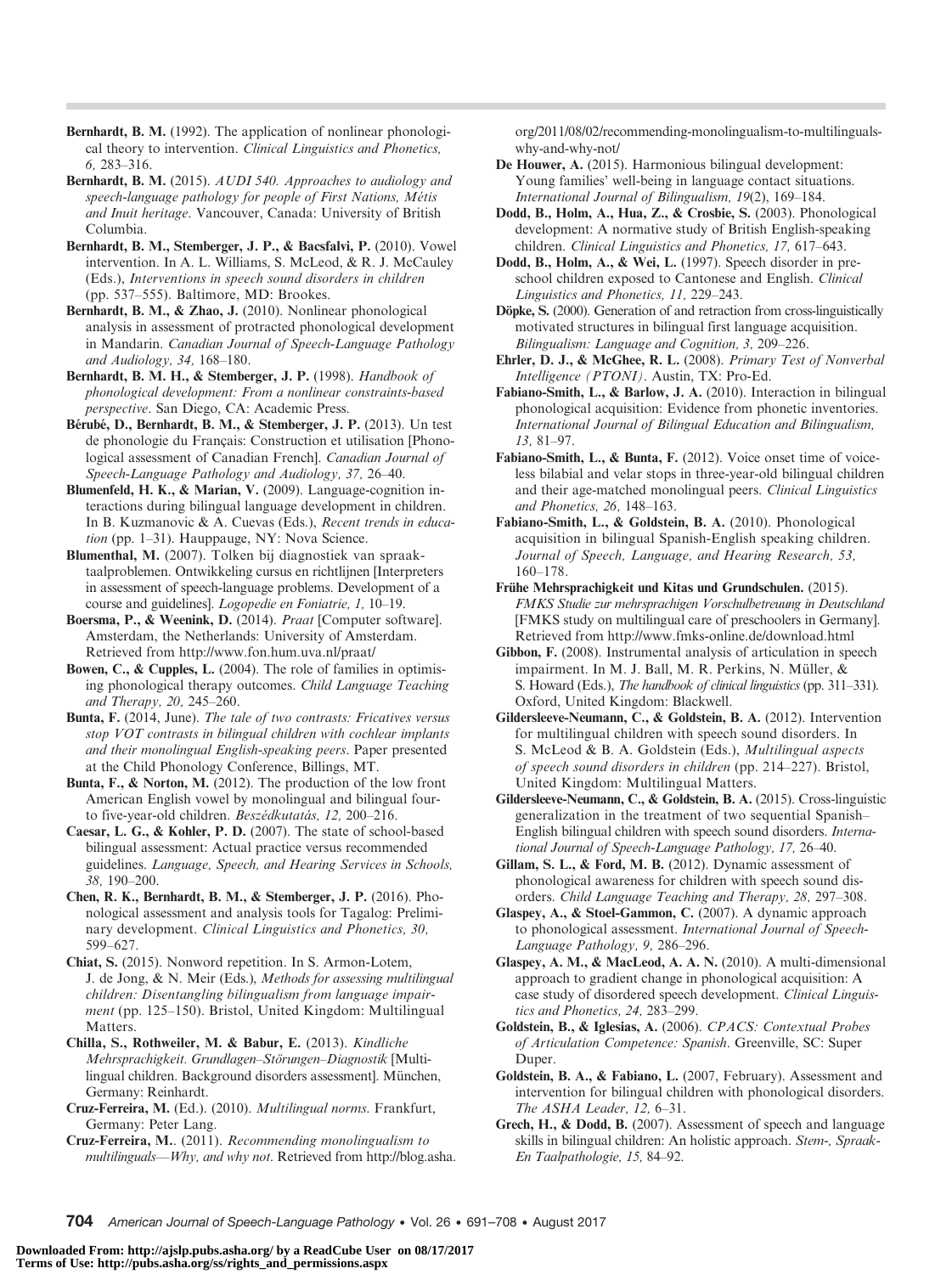Grech, H., Dodd, B., & Franklin, S. (2011). Maltese-English Speech Assessment (MESA). Guardamangia: University of Malta.

Guiberson, M. (2014). Bilingual skills of deaf/hard of hearing children from Spain. Cochlear Implants International, 15, 87–92.

Gumpert, M. (2014). Zusatzmodul Anamnese bei zweisprachigen Kindern [Additional module for the case history of bilingual children]. In P. Korntheuer, M. Gumpert, & S. Vogt (Eds.), Anamnese in der Sprachtherapie (pp. 50–56). München, Germany: Reinhardt.

Hack, J., Marinova-Todd, S. H., & Bernhardt, B. M. (2012). Speech assessment of Chinese–English bilingual children: Accent versus developmental level. International Journal of Speech-Language Pathology, 14, 509–519.

Hajek, J., & Slaughter, Y. (Eds.). (2014). Challenging the monolingual mindset. Bristol, United Kingdom: Multilingual Matters.

Hambly, H., Wren, Y., McLeod, S., & Roulstone, S. (2013). The influence of bilingualism on speech production: A systematic review. International Journal of Language and Communication Disorders, 48, 1–24.

Hardcastle, W. J., & Gibbon, F. (2005). EPG as a research and clinical tool: 30 years on. In W. J. Hardcastle & J. Mackenzie Beck (Eds.), A figure of speech: A festschrift for John Laver (pp. 39–60). Mahwah, NJ: Erlbaum.

Hasson, N., Camilleri, B., Jones, C., Smith, J., & Dodd, B. (2013). Discriminating disorder from difference using dynamic assessment with bilingual children. Child Language Teaching and Therapy, 29, 57–75.

Hirst, D., & Di Cristo, A. (Eds.). (1998). Intonation systems: A survey of twenty languages. Cambridge, United Kingdom: Cambridge University Press.

Holm, A., & Dodd, B. (1999). A longitudinal study of the phonological development of two Cantonese–English bilingual children. Applied Psycholinguistics, 20, 349–376.

Holm, A., & Dodd, B. (2006). Phonological development and disorder of bilingual children acquiring Cantonese and English. In Z. Hua & B. Dodd (Eds.), Phonological development and disorders in children: A multilingual perspective (pp. 286–325). Clevedon, United Kingdom: Multilingual Matters.

Holm, A., Dodd, B., Stow, C., & Pert, S. (1999). Identification and differential diagnosis of phonological disorder in bilingual children. Language Testing, 16, 271–292.

Hopf, S. C., McLeod, S., McDonagh, S., & Rakanace, E. (in press). Communication disability in Fiji: Community cultural beliefs and attitudes. Disability, CBR and inclusive development.

Hu, J., Torr, J., & Whiteman, P. (2014). Australian Chinese parents' language attitudes and practices relating to their children's bilingual development prior to school. Journal of Early Childhood Research 12, 139–153.

Hwa-Froelich, D. A., & Vigil, D. C. (2004). Three aspects of cultural influence on communication: A literature review. Communication Disorders Quarterly, 25, 110–118.

Ingram, D., & Ingram, K. D. (2001). A whole-word approach to phonological analysis and intervention. Language, Speech, and Hearing Services in Schools, 32, 271–283.

Ingram, K., Bunta, F., & Ingram, D. (2004). Digital data collection and analysis: Application for clinical practice. Language, Speech, and Hearing Services in Schools, 35, 112–122.

International Expert Panel on Multilingual Children's Speech. (2012). Multilingual children with speech sound disorders: Position paper. Bathurst, New South Wales, Australia: Research Institute for Professional Practice, Learning and Education, Charles Sturt University.

International Phonetic Association. (1999). Handbook of the International Phonetic Association: A guide to the use of the International Phonetic Alphabet. Cambridge, United Kingdom: Cambridge University Press.

International Phonetic Association. (2015). International Phonetic Alphabet chart. Retrieved from https://www.internationalphonetic association.org/content/ipa-chart

Isaac, K. M. (2005). Managing linguistic diversity in the clinic: Interpreters in speech-language pathology. In M. J. Ball (Ed.), Clinical sociolinguistics (pp. 265–280). Malden, MA: Blackwell.

Jordaan, H. (2008). Clinical intervention for bilingual children: An international survey. Folia Phoniatrica et Logopaedica, 60, 97–105.

Kalyanpur, M., & Harry, B. (2012). Cultural reciprocity in special education: Building family-professional relationships. Baltimore, MD: Brookes.

Kathard, H. (1998). Issues of culture and stuttering: A South African perspective. Retrieved from http://www.mnsu.edu/comdis/ isad/papers/kathard.html

Kleinman, A., Eisenberg, L., & Good, B. (1978). Culture, illness, and care clinical lessons from anthropologic and cross-cultural research. Annals of Internal Medicine, 88, 251–258.

Kohnert, K. (2010). Bilingual children with primary language impairment: Issues, evidence and implications for clinical actions. Journal of Communication Disorders, 43, 456–473.

Kohnert, K. (2013). Language disorders in bilingual children and adults (2nd ed.). San Diego, CA: Plural Publishing.

Kohnert, K., & Bates, E. (2002). Balancing bilinguals II: Lexical comprehension and cognitive processing in children learning Spanish and English. Journal of Speech, Language, and Hearing Research, 45, 347–359.

Kohnert, K., Yim, D., Nett, K., Kan, P. F., & Duran, L. (2005). Intervention with linguistically diverse preschool children: A focus on developing home language(s). Language, Speech, and Hearing Services in Schools, 36, 251–263.

Kritikos, E. P. (2003). Speech-language pathologists' beliefs about language assessment of bilingual/bicultural individuals. American Journal of Speech-Language Pathology, 12, 73–91.

Lagerberg, T. B., Hartelius, L., Johnels, J. Å., Ahlman, A.-K., Börjesson, A., & Persson, C. (2015). Swedish Test of Intelligibility for Children (STI-CH): Validity and reliability of a computer-mediated single word intelligibility test for children. Clinical Linguistics and Phonetics, 29, 201–215.

Langdon, H., & Saenz, T. (2015). Working with interpreters and translators: A guide for speech-language pathologists and audiologists. San Diego, CA: Plural Publishing.

Langdon, H. W., & Cheng, L. L. (2002). Collaborating with interpreters and translators in the communication disorders field. Eau Claire, WI: Thinking Publications.

Law, J., Garrett, Z., Nye, C., & Dennis, J. A. (2003). Speech and language therapy interventions for children with primary speech and language delay or disorder: Update. Cochrane Database of Systematic Reviews, 3, CD004110.

Lawson, E., Stuart-Smith, J., Scobbie, J. M., Nakai, S., Beavan, D., Edmonds, , ... Durham, M. (2015). Seeing speech: An articulatory web resource for the study of phonetics. Glasgow, United Kingdom: University of Glasgow. Retrieved from http://www. seeingspeech.ac.uk/

Lee, S. A. S., & Iverson, G. (2011). Stop consonants of English– Korean bilingual children. Bilingualism: Language and Cognition, 15, 275–287.

Lee, S. A. S., & Iverson, G. (2012). Vowel category formation in Korean–English bilingual children. Journal of Speech, Language, and Hearing Research, 55, 1449–1462.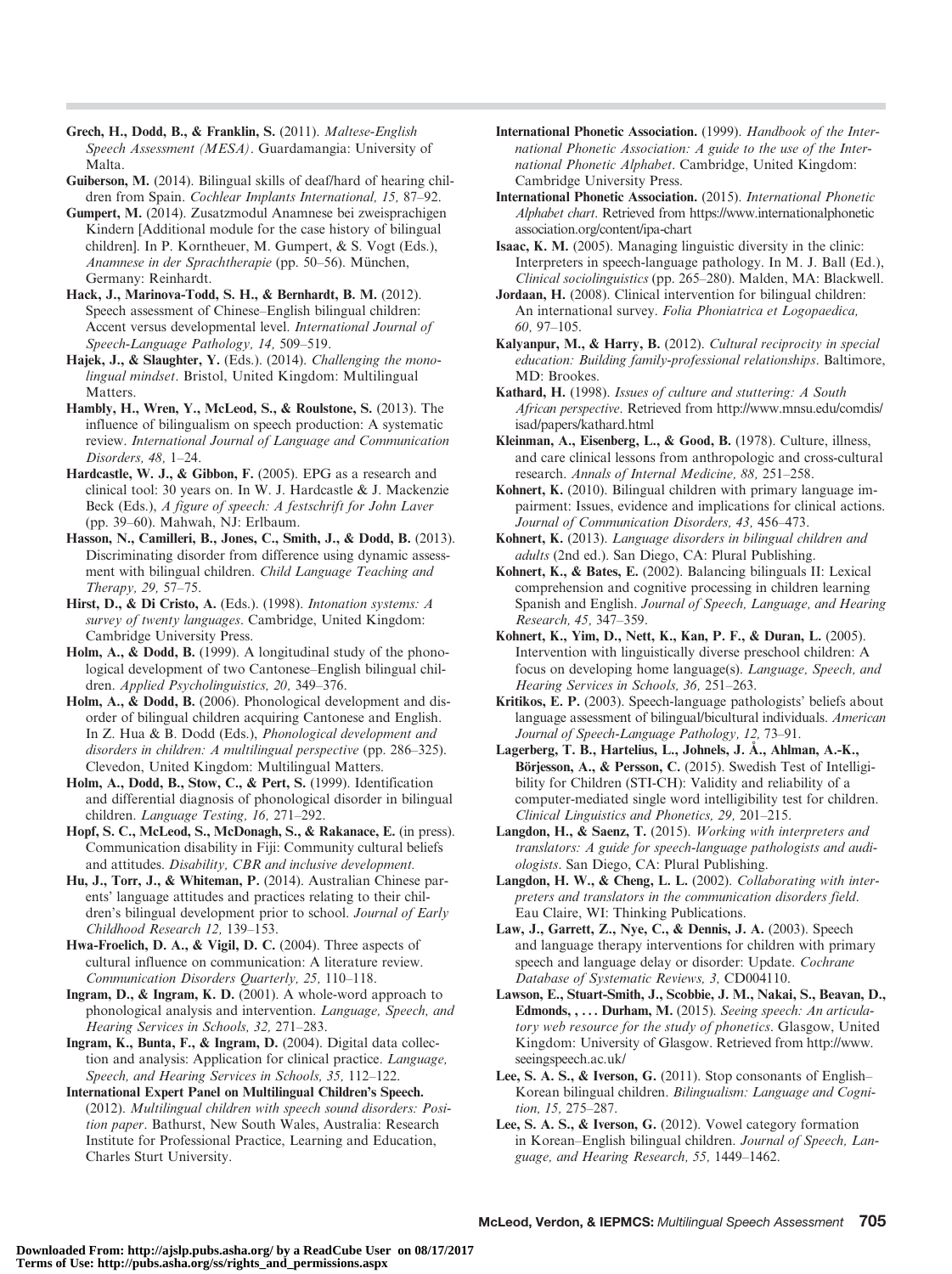Lee, T. Y., & Ballard, E. (2011). Assessing Mandarin speaking clients: Cultural and linguistic considerations. ACQuiring Knowledge in Speech, Language and Hearing, 13, 132–136.

Li, F., Edwards, J., & Beckman, M. E. (2009). Contrast and covert contrast: The phonetic development of voiceless sibilant fricatives in English and Japanese toddlers. Journal of Phonetics, 37, 111–124.

Li, P., Zhang, F., Tsai, E., & Puls, B. (2013). Language history questionnaire (LHQ 2.0): A new dynamic web-based research tool. Bilingualism: Language and Cognition, 17, 673–680.

Lidz, C. S. (1991). Practitioner's guide to dynamic assessment. New York, NY: Guilford Press.

Lidz, C. S., & Peña, E. D. (1996). Dynamic assessment: The model, its relevance as a nonbiased approach, and its application to Latino American preschool children. Language, Speech, and Hearing Services in Schools, 27, 367–372.

Lockart, R., & McLeod, S. (2013). Factors that enhance Englishspeaking speech-language pathologists' transcription of Cantonese-speaking children's consonants. American Journal of Speech-Language Pathology, 22, 523–539.

Lof, G. L. (1996). Factors associated with speech-sound stimulability. Journal of Communication Disorders, 29, 255–278.

Louw, B. (2009). An assets-based approach to early communication intervention (ECI). In C. Bowen (Ed.), Children's speech sound disorders (pp. 169-174). Oxford, United Kingdom: Wiley-Blackwell.

MacLeod, A. A. N., & Glaspey, A. M. (2014). A multidimensional view of gradient change in velar acquisition in three-year-olds receiving phonological treatment. Clinical Linguistics and Phonetics, 28, 664–681.

MacLeod, A. A. N., & Stoel-Gammon, C. (2005). Are bilinguals different? What VOT tells us about simultaneous bilinguals. Journal of Multilingual Communication Disorders, 3, 118–127.

MacSwan, J., & Rolstad, K. (2006). How language proficiency tests mislead us about ability: Implications for English language learner placement in special education. Teachers College Record, 108, 2304–2328.

Mattes, L. J. (1985). Spanish language assessment procedures. Oceanside, CA: Academic Communication Associates.

Mattes, L. J. (1995). Spanish Articulation Measures: Revised Edition. Oceanside, CA: Academic Communication Associates.

Maul, C. A. (2015). Working with culturally and linguistically diverse students and their families: Perceptions and practices of school speech-language therapists in the United States. International Journal of Language and Communication Disorders, 50, 750–762.

McConkey Robbins, A. (2007). Clinical management of bilingual families and children with Cochlear implants. Loud and Clear, 2007(1), 1–12.

McCormack, J., McLeod, S., McAllister, L., & Harrison, L. J. (2009). A systematic review of the association between childhood speech impairment and participation across the lifespan. International Journal of Speech-Language Pathology, 11, 155–170.

McGregor, K. K., Williams, D., Hearst, S., & Johnson, A. C. (1997). The use of contrastive analysis in distinguishing difference from disorder: A tutorial. American Journal of Speech-Language Pathology, 6, 45–56.

McLeod, S. (2012). Translation to practice: Creating sampling tools to assess multilingual children's speech. In S. McLeod & B. A. Goldstein (Eds.), Multilingual aspects of speech sound disorders in children (pp. 144–153). Bristol, United Kingdom: Multilingual Matters.

McLeod, S., & Baker, E. (2017). Children's speech: An evidencebased approach to assessment and intervention. Boston, MA: Pearson Education.

McLeod, S., Crowe, K., & Shahaeian, A. (2015). Intelligibility in Context Scale: Normative and validation data for Englishspeaking preschoolers. Language, Speech, and Hearing Services in Schools, 46, 266–276.

McLeod, S., Harrison, L. J., & McCormack, J. (2012a). The Intelligibility in Context Scale: Validity and reliability of a subjective rating measure. Journal of Speech, Language, and Hearing Research, 55, 648–656.

McLeod, S., Harrison, L. J., & McCormack, J. (2012b). 语境说话清晰度量表 [Intelligibility in Context Scale: Traditional Chinese] (To, C. K. S. & Ng, K., Trans.). Bathurst, New South Wales, Australia: Charles Sturt University. Retrieved from http://www.csu.edu.au/research/multilingual-speech/ics

McLeod, S., Harrison, L. J., Whiteford, C., & Walker, S. (2016). Multilingualism and speech-language competence in early childhood: Impact on academic and social-emotional outcomes at school. Early Childhood Research Quarterly, 34, 53–66.

McLeod, S., & Verdon, S. (2014). A review of 30 speech assessments in 19 languages other than English. American Journal of Speech-Language Pathology, 23, 708–723.

McLeod, S., Verdon, S., Bowen, C., & International Expert Panel on Multilingual Children's Speech. (2013). International aspirations for speech-language pathologists' practice with multilingual children with speech sound disorders: Development of a position paper. Journal of Communication Disorders, 46, 375–387.

McNamara, K. (2007). Interviewing, counselling, and clinical communication. In R. Paul & P. Cascella (Eds.), Introduction to clinical methods in communication disorders (pp. 203–236). Baltimore, MD: Brookes.

McNeill, B. C., & Hesketh, A. (2010). Developmental complexity of the stimuli included in mispronunciation detection tasks. International Journal of Language and Communication Disorders, 45, 72–82.

Mettey, A. J. (2013). Communication barriers between speechlanguage pathologists and interpreters that influence service delivery (Unpublished master's thesis). Eastern Kentucky University, Richmond.

Miccio, A. W. (2002). Clinical problem solving: Assessment of phonological disorders. American Journal of Speech-Language Pathology, 11, 221–229.

Nas, V. (2010). Türkisch-Artikulations-Test (TAT) [Turkish Articulation Test]. Berlin, Germany: Springer-Verlag.

National Heritage Language Resource Center. (2015). Language background questionnaires. Retrieved from http://web.international. ucla.edu/nhlrc/data/questionnaires

Neumann, S., Salm, S., Rietz, C., & Stenneken, P. (2017). The German Focus on the Outcomes of Communication Under Six (FOCUS-G): Reliability and validity of a novel assessment of communicative participation. Journal of Speech, Language, and Hearing Research, 60, 675–681.

Ng, K. Y. M., To, C. K. S., & McLeod, S. (2014). Validation of the Intelligibility in Context Scale as a screening tool for preschoolers in Hong Kong. Clinical Linguistics and Phonetics, 28, 316–328.

Nguyen, T.-K., & Astington, J. W. (2014). Reassessing the bilingual advantage in theory of mind and its cognitive underpinnings. Bilingualism: Language and Cognition, 17, 396–409.

Paradis, J. (2011). Individual differences in child English second language acquisition: Comparing child-internal and childexternal factors. Linguistic Approaches to Bilingualism, 1, 213–237.

Paradis, J., Emmerzael, K., & Duncan, T. S. (2010). Assessment of English language learners: Using parent report on first language development. Journal of Communication Disorders, 43, 474–497.

<sup>706</sup> American Journal of Speech-Language Pathology • Vol. 26 • <sup>691</sup>–<sup>708</sup> • August 2017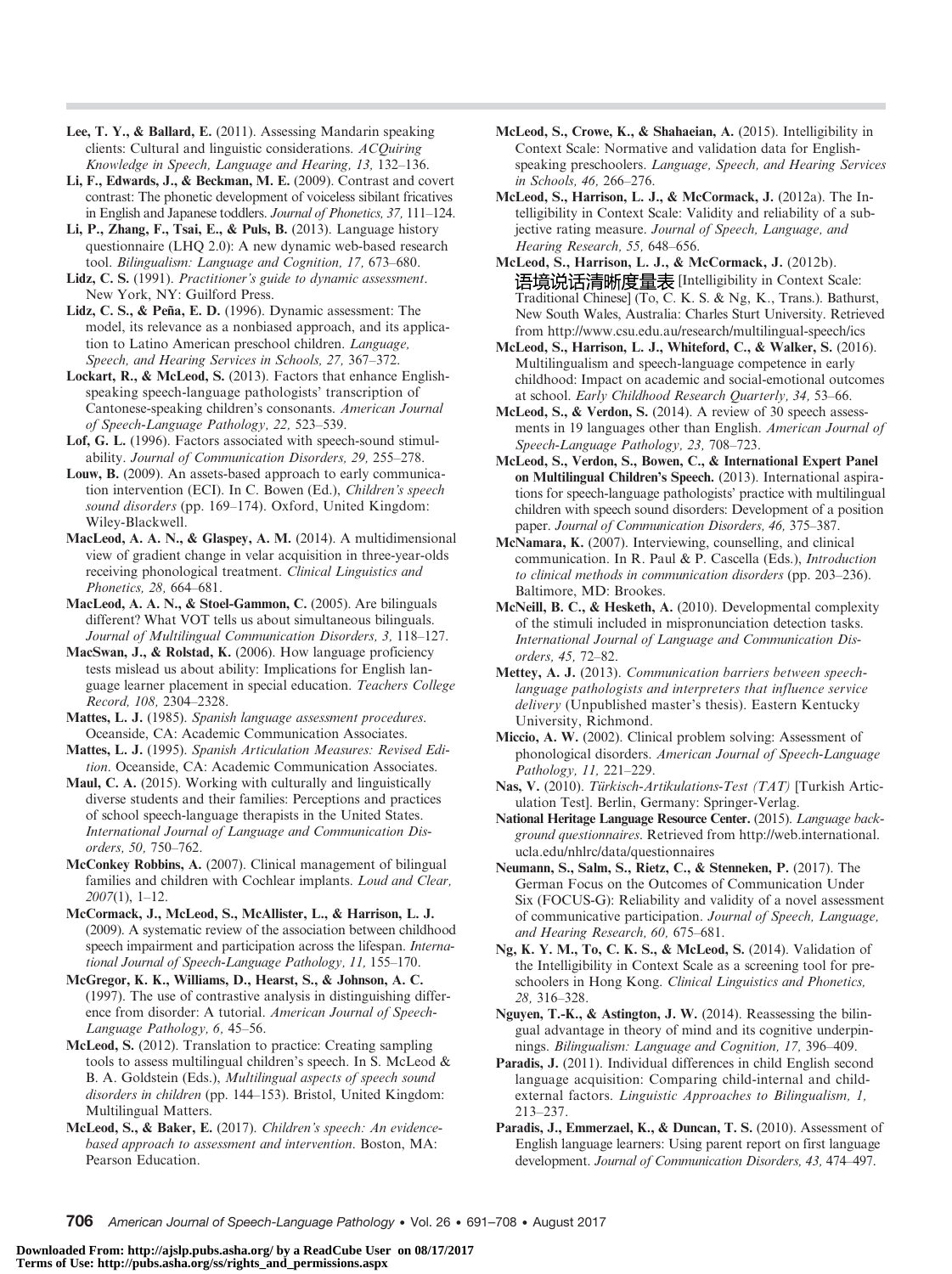Paradis, J., Genesee, F., & Crago, M. (2011). Dual language development and disorders: A handbook on bilingualism and second language learning (2nd ed.). Baltimore, MD: Brookes.

Park, S. M., & Sarkar, M. (2007). Parents' attitudes toward heritage language maintenance for their children and their efforts to help their children maintain the heritage language: A case study of Korean-Canadian immigrants. Language, Culture and Curriculum, 20, 223–235.

Pascoe, M., & Norman, V. (2011). Contextually relevant resources in speech-language therapy and audiology in South Africa: Are there any? South African Journal of Communication Disorders, 58, 2–5.

Peña, E. D. (2000). Measurement of modifiability in children from culturally and linguistically diverse backgrounds. Communication Disorders Quarterly, 21, 87–97.

Peña, E. D., Gutiérrez-Clellen, V. F., Iglesias, A., Goldstein, B. A., & Bedore, L. M. (2014). BESA: Bilingual English-Spanish Assessment. San Rafael, CA: AR-Clinical Publications.

Pennington, L. (2010). Measuring communication outcomes. Developmental Medicine and Child Neurology, 52, 7–8.

Peppé, S. J. E., Martínez-Castilla, P., Coene, M., Hesling, I., Moen, I., & Gibbon, F. (2010). Assessing prosodic skills in five European languages: Cross-linguistic differences in typical and atypical populations. International Journal of Speech-Language Pathology, 12, 1–7.

Pham, G., & Kohnert, K. (2010). Sentence interpretation by typically developing Vietnamese–English bilingual children. Applied Psycholinguistics, 31, 507–539.

Pominville, V., Turcotte, J., Oddson, B., Rosenbaum, P., & Thomas-Stonell, N. (2015). Le FOCUS-F, la traduction d'une mesure évaluant les progrès en communication chez les enfants d'âge préscolaire [F-FOCUS, the translation of a measurement tool to evaluate communication progress in pre-school children]. Canadian Journal of Speech-Language Pathology and Audiology, 39, 362–375.

Price, L. H., Hendricks, S., & Cook, C. (2010). Hardware and software technologies to facilitate language sample analysis. Language, Speech, and Hearing Services in Schools, 41, 206–222.

Puig, V. I. (2010). Are early intervention services placing home languages and cultures "at risk"? Early Childhood Research and Practice, 12, 1–19.

Robbins, J., & Klee, T. (1987). Clinical assessment of oropharyngeal motor development in young children. Journal of Speech and Hearing Disorders, 52, 271–277.

Roger, P., & Code, C. (2011). Lost in translation? Issues of content validity in interpreter-mediated aphasia assessments. International Journal of Speech-Language Pathology, 13, 61–73.

Rose, Y., & MacWhinney, B. (2014). The PhonBank project: Data and software-assisted methods for the study of phonology and phonological development. In J. Durand, U. Gut, & G. Kristoffersen (Eds.), The Oxford handbook of corpus phonology (pp. 308–401). Oxford, United Kingdom: Oxford University Press.

Rvachew, S., & Brosseau-Lapré, F. (2012). Developmental phonological disorders: Foundations of clinical practice. San Diego, CA: Plural Publishing.

Rvachew, S., & Grawburg, M. (2006). Correlates of phonological awareness in preschoolers with speech sound disorders. Journal of Speech, Language, and Hearing Research, 49, 74–87.

Schaefer, B., Bowyer-Crane, C., Herrmann, F., & Fricke, S. (2016). Development of a tablet application for the screening of receptive vocabulary skills in multilingual children: A pilot study. Child Language Teaching and Therapy, 32, 179–191.

Shipley, K. G., & McAfee, J. C. (2009). Assessment in speechlanguage pathology: A resource manual. Clifton Park, NY: Thomson Delmar Learning.

Shriberg, L. D., Austin, D., Lewis, B. A., McSweeny, J. L., & Wilson, D. L. (1997). The Percentage of Consonants Correct (PCC) metric: Extensions and reliability data. Journal of Speech, Language, and Hearing Research, 40, 708–722.

Shriberg, L. D., & Kent, R. D. (2003). Clinical phonetics (3rd ed.). Boston, MA: Allyn and Bacon.

Shriberg, L. D., Kwiatkowski, J., Best, S., Hengst, J., & Terselic-Weber, B. (1986). Characteristics of children with phonologic disorders of unknown origin. Journal of Speech and Hearing Disorders, 51, 140–161.

Shriberg, L. D., Lohmeier, H. L., Campbell, T. F., Dollaghan, C. A., Green, J. R., & Moore, C. A. (2009). A nonword repetition task for speakers with misarticulations: The Syllable Repetition Task (SRT). Journal of Speech, Language, and Hearing Research, 52, 1189–1212.

Simone, R. (1977). Sociolinguistica. In Enciclopedia europea (Vol. X, p. 674). Milano, Italy: Garzanti.

Skahan, S. M., Watson, M., & Lof, G. L. (2007). Speech-language pathologists' assessment practices for children with suspected speech sound disorders: Results of a national survey. American Journal of Speech-Language Pathology, 16, 246–259.

So, L. K. H. (1993). Cantonese Segmental Phonology Test. Hong Kong: Bradford Publishing.

So, L. K. H. (2007). Cantonese speech acquisition. In S. McLeod (Ed.), The international guide to speech acquisition (pp. 313–326). Clifton Park, NY: Thomson Delmar Learning.

So, L. K. H., & Leung, C.-S. S. (2004). A phonological screening tool for Cantonese-speaking children. Child Language Teaching and Therapy, 20, 75–86.

Spector, R. E. (1985). Cultural diversity in health and illness. Norwalk, CT: Appleton-Century-Crofts.

Stoel-Gammon, C., & Dunn, C. (1985). Normal and disordered phonology in children. Baltimore, MD: University Park Press.

Stow, C., & Dodd, B. (2005). A survey of bilingual children referred for investigation of communication disorders: A comparison with monolingual children referred in one area in England. Journal of Multilingual Communication Disorders, 3, 1–23.

Stow, C., & Pert, S. (2006). BiSSS: Bilingual Speech Sound Screen: Pakistani heritage languages. Winslow, United Kingdom: Speechmark.

Tang, G., & Barlow, J. (2006). Characteristics of the sound systems of monolingual Vietnamese-speaking children with phonological impairment. Clinical Linguistics and Phonetics, 20, 423–445.

Thomas-Stonell, N. L., Washington, K., Oddson, B., Robertson, B., & Rosenbaum, P. (2013). Measuring communicative participation using the FOCUS: Focus on the Outcomes of Communication Under Six. Child: Care, Health and Development, 39, 474–480.

Thordardottir, E., Cloutier, G., Ménard, S., Pelland-Blais, E., & Rvachew, S. (2015). Monolingual or bilingual intervention for primary language impairment? A randomized control trial. Journal of Speech, Language, and Hearing Research, 58, 287–300.

To, C. K. S. (2016). Child language disorders in Cantonese-speaking children. In J. L. Patterson & B. L. Rodriguez (Eds.), Multilingual perspectives on child language disorders (pp. 123–148). Bristol, United Kingdom: Multilingual Matters.

To, C. K. S., Cheung, P. S. P., & McLeod, S. (2013). A population study of children's acquisition of Hong Kong Cantonese